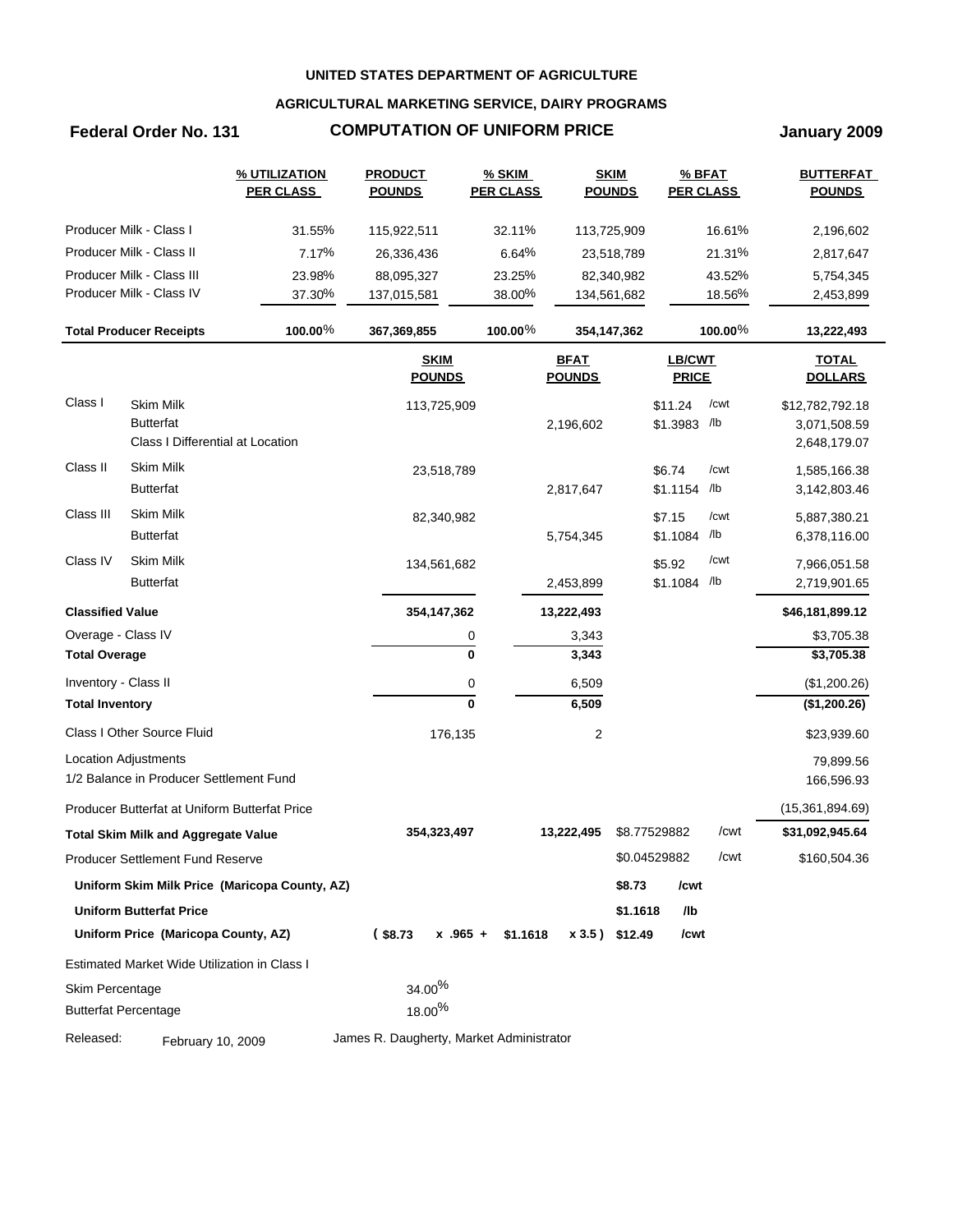## **AGRICULTURAL MARKETING SERVICE, DAIRY PROGRAMS**

# **Federal Order No. 131 COMPUTATION OF UNIFORM PRICE February 2009**

|                         |                                               | % UTILIZATION<br><b>PER CLASS</b>             | <b>PRODUCT</b><br><b>POUNDS</b>          | % SKIM<br><b>PER CLASS</b> |                              | <b>SKIM</b><br><b>POUNDS</b> | % BFAT<br><b>PER CLASS</b>    |            | <b>BUTTERFAT</b><br><b>POUNDS</b> |
|-------------------------|-----------------------------------------------|-----------------------------------------------|------------------------------------------|----------------------------|------------------------------|------------------------------|-------------------------------|------------|-----------------------------------|
|                         | Producer Milk - Class I                       | 33.22%                                        | 114,653,357                              | 33.77%                     | 112,491,822                  |                              |                               | 17.77%     | 2,161,535                         |
|                         | Producer Milk - Class II                      | 7.41%                                         | 25,596,843                               | 6.93%                      |                              | 23,081,542                   |                               | 20.66%     | 2,515,301                         |
|                         | Producer Milk - Class III                     | 26.98%                                        | 93,154,812                               | 26.06%                     |                              | 86,786,005                   |                               | 52.32%     | 6,368,807                         |
|                         | Producer Milk - Class IV                      | 32.39%                                        | 111,838,661                              | 33.24%                     | 110,712,398                  |                              |                               | 9.25%      | 1,126,263                         |
|                         | <b>Total Producer Receipts</b>                | 100.00 $%$                                    | 345,243,673                              | $100.00\%$                 | 333,071,767                  |                              |                               | $100.00\%$ | 12,171,906                        |
|                         |                                               |                                               | <b>SKIM</b><br><b>POUNDS</b>             |                            | <b>BFAT</b><br><b>POUNDS</b> |                              | <b>LB/CWT</b><br><b>PRICE</b> |            | <b>TOTAL</b><br><b>DOLLARS</b>    |
| Class I                 | Skim Milk                                     |                                               | 112,491,822                              |                            |                              |                              | \$7.07                        | /cwt       | \$7,953,171.82                    |
|                         | <b>Butterfat</b>                              |                                               |                                          |                            | 2,161,535                    |                              | \$1.1140 /lb                  |            | 2,407,949.99                      |
|                         | Class I Differential at Location              |                                               |                                          |                            |                              |                              |                               |            | 2,625,079.91                      |
| Class II                | <b>Skim Milk</b>                              |                                               | 23,081,542                               |                            |                              |                              | \$6.63                        | /cwt       | 1,530,306.23                      |
|                         | <b>Butterfat</b>                              |                                               |                                          |                            | 2,515,301                    |                              | \$1.1011                      | /lb        | 2,769,597.93                      |
| Class III               | Skim Milk                                     |                                               | 86,786,005                               |                            |                              |                              | \$5.68                        | /cwt       | 4,929,445.08                      |
|                         | <b>Butterfat</b>                              |                                               |                                          |                            | 6,368,807                    |                              | \$1.0941                      | /lb        | 6,968,111.74                      |
| Class IV                | Skim Milk                                     |                                               | 110,712,398                              |                            |                              |                              | \$5.82                        | /cwt       | 6,443,461.56                      |
|                         | <b>Butterfat</b>                              |                                               |                                          |                            | 1,126,263                    |                              | \$1.0941                      | /lb        | 1,232,244.34                      |
| <b>Classified Value</b> |                                               |                                               | 333,071,767                              |                            | 12,171,906                   |                              |                               |            | \$36,859,368.60                   |
| Overage - Class IV      |                                               |                                               |                                          | 0                          | 69                           |                              |                               |            | \$75.49                           |
| <b>Total Overage</b>    |                                               |                                               |                                          | $\bf{0}$                   | 69                           |                              |                               |            | \$75.49                           |
| Inventory - Class III   |                                               |                                               | 786,503                                  |                            | 13,976                       |                              |                               |            | (\$2,087.46)                      |
| <b>Total Inventory</b>  |                                               |                                               | 786,503                                  |                            | 13,976                       |                              |                               |            | (\$2,087.46)                      |
|                         | Class I Other Source Fluid                    |                                               | 139,805                                  |                            | 2                            |                              |                               |            | \$13,171.90                       |
|                         | <b>Location Adjustments</b>                   |                                               |                                          |                            |                              |                              |                               |            | 72,285.32                         |
|                         | 1/2 Balance in Producer Settlement Fund       |                                               |                                          |                            |                              |                              |                               |            | 216,306.58                        |
|                         | Producer Butterfat at Uniform Butterfat Price |                                               |                                          |                            |                              |                              |                               |            | (13, 426, 831.71)                 |
|                         | <b>Total Skim Milk and Aggregate Value</b>    |                                               | 333,211,572                              |                            | 12,171,908                   | \$7.12228827                 |                               | /cwt       | \$23,732,288.72                   |
|                         | Producer Settlement Fund Reserve              |                                               |                                          |                            |                              | \$0.04228827                 |                               | /cwt       | \$140,909.41                      |
|                         |                                               | Uniform Skim Milk Price (Maricopa County, AZ) |                                          |                            |                              | \$7.08                       | /cwt                          |            |                                   |
|                         | <b>Uniform Butterfat Price</b>                |                                               |                                          |                            |                              | \$1.1031                     | /lb                           |            |                                   |
|                         | Uniform Price (Maricopa County, AZ)           |                                               | (S7.08)                                  | $x$ .965 + \$1.1031        | x 3.5) \$10.69               |                              | /cwt                          |            |                                   |
|                         | Estimated Market Wide Utilization in Class I  |                                               |                                          |                            |                              |                              |                               |            |                                   |
| Skim Percentage         |                                               |                                               | $32.00\%$                                |                            |                              |                              |                               |            |                                   |
|                         | <b>Butterfat Percentage</b>                   |                                               | $17.00\%$                                |                            |                              |                              |                               |            |                                   |
| Released:               | March 11, 2009                                |                                               | James R. Daugherty, Market Administrator |                            |                              |                              |                               |            |                                   |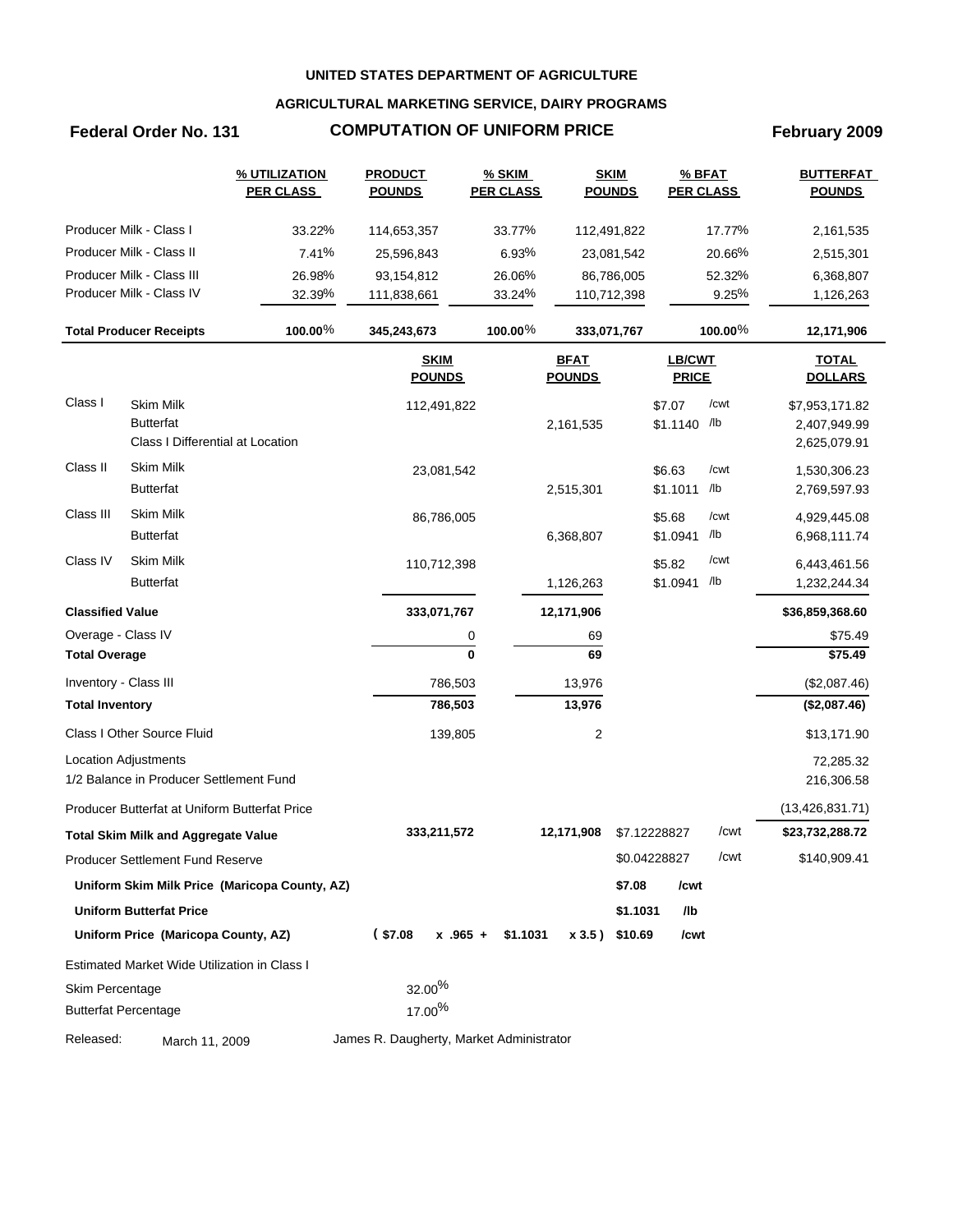## **AGRICULTURAL MARKETING SERVICE, DAIRY PROGRAMS**

## **Federal Order No. 131 COMPUTATION OF UNIFORM PRICE March 2009**

|                         |                                               | % UTILIZATION<br><b>PER CLASS</b>             | <b>PRODUCT</b><br><b>POUNDS</b>          | % SKIM<br><b>PER CLASS</b> |                              | <b>SKIM</b><br><b>POUNDS</b> |                        | % BFAT<br><b>PER CLASS</b> | <b>BUTTERFAT</b><br><b>POUNDS</b> |
|-------------------------|-----------------------------------------------|-----------------------------------------------|------------------------------------------|----------------------------|------------------------------|------------------------------|------------------------|----------------------------|-----------------------------------|
|                         | Producer Milk - Class I                       | 32.00%                                        | 123,730,634                              | 32.50%                     |                              | 121,370,001                  |                        | 17.70%                     | 2,360,633                         |
|                         | Producer Milk - Class II                      | 7.87%                                         | 30,418,140                               | 7.28%                      |                              | 27,164,075                   |                        | 24.39%                     | 3,254,065                         |
|                         | Producer Milk - Class III                     | 26.98%                                        | 104,331,344                              | 25.96%                     |                              | 96,929,254                   |                        | 55.49%                     | 7,402,090                         |
|                         | Producer Milk - Class IV                      | 33.15%                                        | 128,230,811                              | 34.26%                     |                              | 127,907,745                  |                        | 2.42%                      | 323,066                           |
|                         | <b>Total Producer Receipts</b>                | 100.00%                                       | 386,710,929                              | 100.00 $%$                 |                              | 373,371,075                  |                        | 100.00 $%$                 | 13,339,854                        |
|                         |                                               |                                               | <b>SKIM</b><br><b>POUNDS</b>             |                            | <b>BFAT</b><br><b>POUNDS</b> |                              | LB/CWT<br><b>PRICE</b> |                            | <b>TOTAL</b><br><b>DOLLARS</b>    |
| Class I                 | <b>Skim Milk</b>                              |                                               | 121,370,001                              |                            |                              |                              | \$5.81                 | /cwt                       | \$7,051,597.06                    |
|                         | <b>Butterfat</b>                              |                                               |                                          |                            | 2,360,633                    |                              | \$1.0918 /lb           |                            | 2,577,339.12                      |
|                         | Class I Differential at Location              |                                               |                                          |                            |                              |                              |                        |                            | 2,831,056.99                      |
| Class II                | <b>Skim Milk</b>                              |                                               | 27,164,075                               |                            |                              |                              | \$6.51                 | /cwt                       | 1,768,381.29                      |
|                         | <b>Butterfat</b>                              |                                               |                                          |                            | 3,254,065                    |                              | \$1.1664 /lb           |                            | 3,795,541.42                      |
| Class III               | <b>Skim Milk</b>                              |                                               | 96,929,254                               |                            |                              |                              | \$6.61                 | /cwt                       | 6,407,023.69                      |
|                         | <b>Butterfat</b>                              |                                               |                                          |                            | 7,402,090                    |                              | \$1.1594 /lb           |                            | 8,581,983.14                      |
| Class IV                | <b>Skim Milk</b>                              |                                               | 127,907,745                              |                            |                              |                              | \$5.78                 | /cwt                       | 7,393,067.67                      |
|                         | <b>Butterfat</b>                              |                                               |                                          |                            | 323,066                      |                              | \$1.1594 /lb           |                            | 374,562.72                        |
| <b>Classified Value</b> |                                               |                                               | 373,371,075                              |                            | 13,339,854                   |                              |                        |                            | \$40,780,553.10                   |
| Overage - Class I       |                                               |                                               |                                          | 0                          | 2,404                        |                              |                        |                            | \$2,681.18                        |
| Overage - Class IV      |                                               |                                               |                                          | 0                          | 8,081                        |                              |                        |                            | 9,369.11                          |
| <b>Total Overage</b>    |                                               |                                               |                                          | $\mathbf 0$                | 10,485                       |                              |                        |                            | \$12,050.29                       |
|                         | Class I Other Source Fluid                    |                                               | 139,075                                  |                            | 3                            |                              |                        |                            | \$11,351.87                       |
|                         | <b>Location Adjustments</b>                   |                                               |                                          |                            |                              |                              |                        |                            | 82,682.37                         |
|                         | 1/2 Balance in Producer Settlement Fund       |                                               |                                          |                            |                              |                              |                        |                            | 185,298.66                        |
|                         | Producer Butterfat at Uniform Butterfat Price |                                               |                                          |                            |                              |                              |                        |                            | (15,383,523.09)                   |
|                         | <b>Total Skim Milk and Aggregate Value</b>    |                                               | 373,510,150                              |                            | 13,339,857                   | \$6.87756764                 |                        | /cwt                       | \$25,688,413.20                   |
|                         | Producer Settlement Fund Reserve              |                                               |                                          |                            |                              | \$0.04756764                 |                        | /cwt                       | \$177,669.96                      |
|                         |                                               | Uniform Skim Milk Price (Maricopa County, AZ) |                                          |                            |                              | \$6.83                       | /cwt                   |                            |                                   |
|                         | <b>Uniform Butterfat Price</b>                |                                               |                                          |                            |                              | \$1.1532                     | /lb                    |                            |                                   |
|                         | Uniform Price (Maricopa County, AZ)           |                                               | $($ \$6.83                               | $x .965 +$<br>\$1.1532     |                              | x 3.5) \$10.63               | /cwt                   |                            |                                   |
|                         | Estimated Market Wide Utilization in Class I  |                                               |                                          |                            |                              |                              |                        |                            |                                   |
| Skim Percentage         |                                               |                                               | 34.00%                                   |                            |                              |                              |                        |                            |                                   |
|                         | <b>Butterfat Percentage</b>                   |                                               | 18.00%                                   |                            |                              |                              |                        |                            |                                   |
| Released:               | April 08, 2009                                |                                               | James R. Daugherty, Market Administrator |                            |                              |                              |                        |                            |                                   |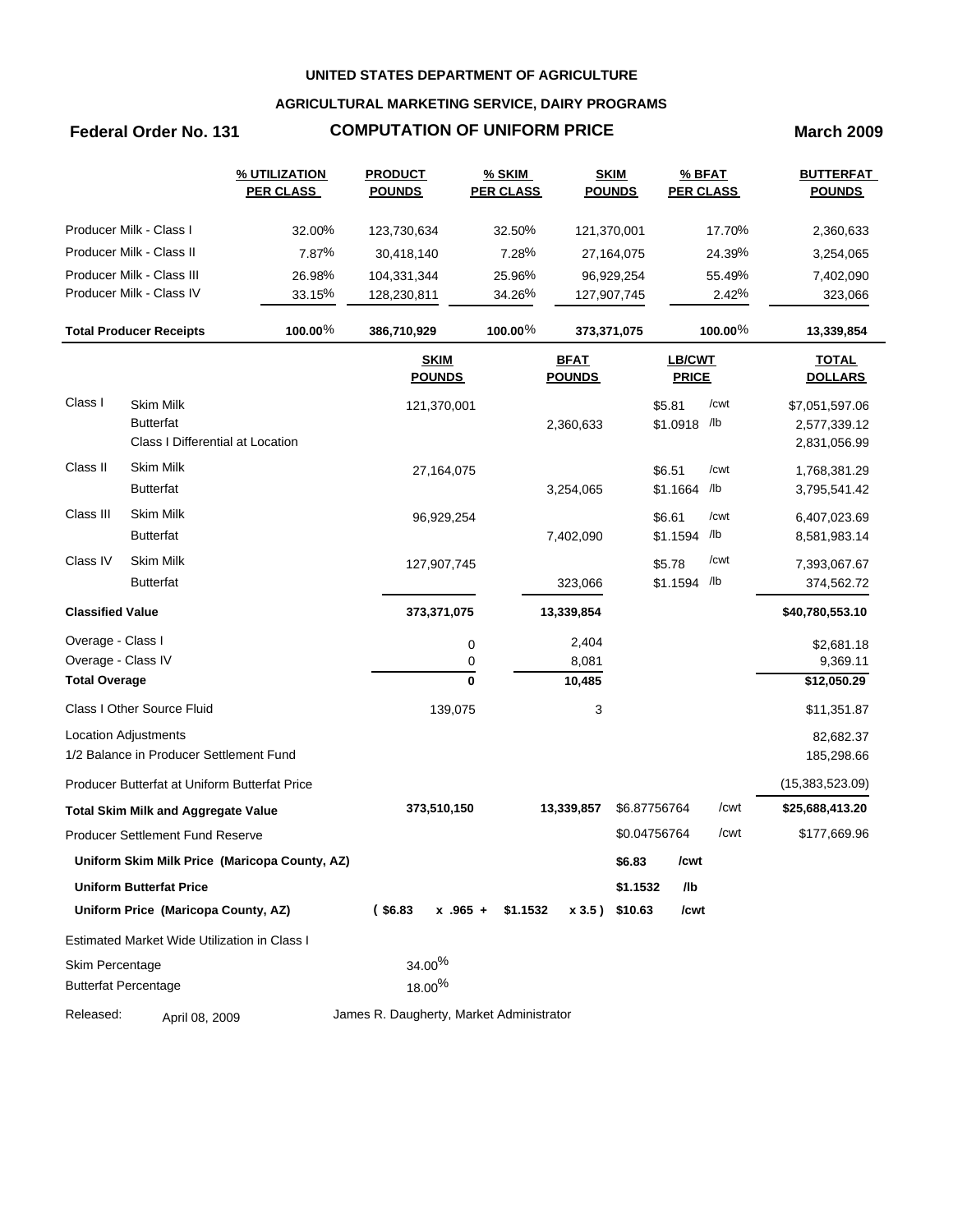## **AGRICULTURAL MARKETING SERVICE, DAIRY PROGRAMS**

# **Federal Order No. 131 COMPUTATION OF UNIFORM PRICE April 2009**

|                             |                                               | <b>% UTILIZATION</b><br><b>PER CLASS</b>      | <b>PRODUCT</b><br><b>POUNDS</b>          | % SKIM<br><b>PER CLASS</b> | <b>SKIM</b><br><b>POUNDS</b> |              | % BFAT                 | <b>PER CLASS</b> | <b>BUTTERFAT</b><br><b>POUNDS</b> |
|-----------------------------|-----------------------------------------------|-----------------------------------------------|------------------------------------------|----------------------------|------------------------------|--------------|------------------------|------------------|-----------------------------------|
|                             | Producer Milk - Class I                       | 32.28%                                        | 120,667,532                              | 32.79%                     | 118,390,049                  |              |                        | 17.73%           | 2,277,483                         |
|                             | Producer Milk - Class II                      | 7.13%                                         | 26,666,552                               | 6.63%                      | 23,935,933                   |              |                        | 21.27%           | 2,730,619                         |
|                             | Producer Milk - Class III                     | 24.19%                                        | 90,430,472                               | 23.30%                     | 84,108,572                   |              |                        | 49.23%           | 6,321,900                         |
|                             | Producer Milk - Class IV                      | 36.40%                                        | 136,103,280                              | 37.28%                     | 134,592,474                  |              |                        | 11.77%           | 1,510,806                         |
|                             | <b>Total Producer Receipts</b>                | 100.00%                                       | 373,867,836                              | 100.00%                    | 361,027,028                  |              |                        | 100.00%          | 12,840,808                        |
|                             |                                               |                                               | <b>SKIM</b><br><b>POUNDS</b>             |                            | <b>BFAT</b><br><b>POUNDS</b> |              | LB/CWT<br><b>PRICE</b> |                  | <b>TOTAL</b><br><b>DOLLARS</b>    |
| Class I                     | Skim Milk                                     |                                               | 118,390,049                              |                            |                              | \$6.56       |                        | /cwt             | \$7,766,387.21                    |
|                             | <b>Butterfat</b>                              |                                               |                                          |                            | 2,277,483                    | \$1.1500 /lb |                        |                  | 2,619,105.45                      |
|                             | Class I Differential at Location              |                                               |                                          |                            |                              |              |                        |                  | 2,765,713.23                      |
| Class II                    | <b>Skim Milk</b>                              |                                               | 23,935,933                               |                            |                              | \$6.47       |                        | /cwt             | 1,548,654.88                      |
|                             | <b>Butterfat</b>                              |                                               |                                          |                            | 2,730,619                    | \$1.2119     |                        | /lb              | 3,309,237.17                      |
| Class III                   | <b>Skim Milk</b>                              |                                               | 84,108,572                               |                            |                              | \$6.80       |                        | /cwt             | 5,719,382.90                      |
|                             | <b>Butterfat</b>                              |                                               |                                          |                            | 6,321,900                    | \$1.2049     |                        | /lb              | 7,617,257.31                      |
| Class IV                    | <b>Skim Milk</b>                              |                                               | 134,592,474                              |                            |                              | \$5.81       |                        | /cwt             | 7,819,822.74                      |
|                             | <b>Butterfat</b>                              |                                               |                                          |                            | 1,510,806                    | \$1.2049 /lb |                        |                  | 1,820,370.15                      |
| <b>Classified Value</b>     |                                               |                                               | 361,027,028                              |                            | 12,840,808                   |              |                        |                  | \$40,985,931.04                   |
| Overage - Class III         |                                               |                                               |                                          | 0                          | 1,971                        |              |                        |                  | \$2,374.86                        |
| <b>Total Overage</b>        |                                               |                                               |                                          | $\mathbf 0$                | 1,971                        |              |                        |                  | \$2,374.86                        |
| Inventory - Class II        |                                               |                                               |                                          | 7,916                      | 0                            |              |                        |                  | \$54.62                           |
| Inventory - Class III       |                                               |                                               |                                          | 0                          | 49,832                       |              |                        |                  | 2,267.36                          |
| <b>Total Inventory</b>      |                                               |                                               |                                          | 7,916                      | 49,832                       |              |                        |                  | \$2,321.98                        |
|                             | Class I Other Source Fluid                    |                                               | 210,741                                  |                            | 4                            |              |                        |                  | \$18,781.72                       |
| <b>Location Adjustments</b> |                                               |                                               |                                          |                            |                              |              |                        |                  | 75,740.68                         |
|                             | 1/2 Balance in Producer Settlement Fund       |                                               |                                          |                            |                              |              |                        |                  | 196,887.13                        |
|                             | Producer Butterfat at Uniform Butterfat Price |                                               |                                          |                            |                              |              |                        |                  | (15, 417, 962.97)                 |
|                             | <b>Total Skim Milk and Aggregate Value</b>    |                                               | 361,237,769                              |                            | 12,840,812                   | \$7.15984780 |                        | /cwt             | \$25,864,074.44                   |
|                             | <b>Producer Settlement Fund Reserve</b>       |                                               |                                          |                            |                              | \$0.04984780 |                        | /cwt             | \$180,069.08                      |
|                             |                                               | Uniform Skim Milk Price (Maricopa County, AZ) |                                          |                            |                              | \$7.11       | /cwt                   |                  |                                   |
|                             | <b>Uniform Butterfat Price</b>                |                                               |                                          |                            |                              | \$1.2007     | /lb                    |                  |                                   |
|                             | Uniform Price (Maricopa County, AZ)           |                                               | $($ \$7.11                               | $x + 0.965 +$<br>\$1.2007  | x 3.5) \$11.06               |              | /cwt                   |                  |                                   |
|                             | Estimated Market Wide Utilization in Class I  |                                               |                                          |                            |                              |              |                        |                  |                                   |
| Skim Percentage             |                                               |                                               | 33.00%                                   |                            |                              |              |                        |                  |                                   |
| <b>Butterfat Percentage</b> |                                               |                                               | 18.00 <sup>%</sup>                       |                            |                              |              |                        |                  |                                   |
| Released:                   | May 11, 2009                                  |                                               | James R. Daugherty, Market Administrator |                            |                              |              |                        |                  |                                   |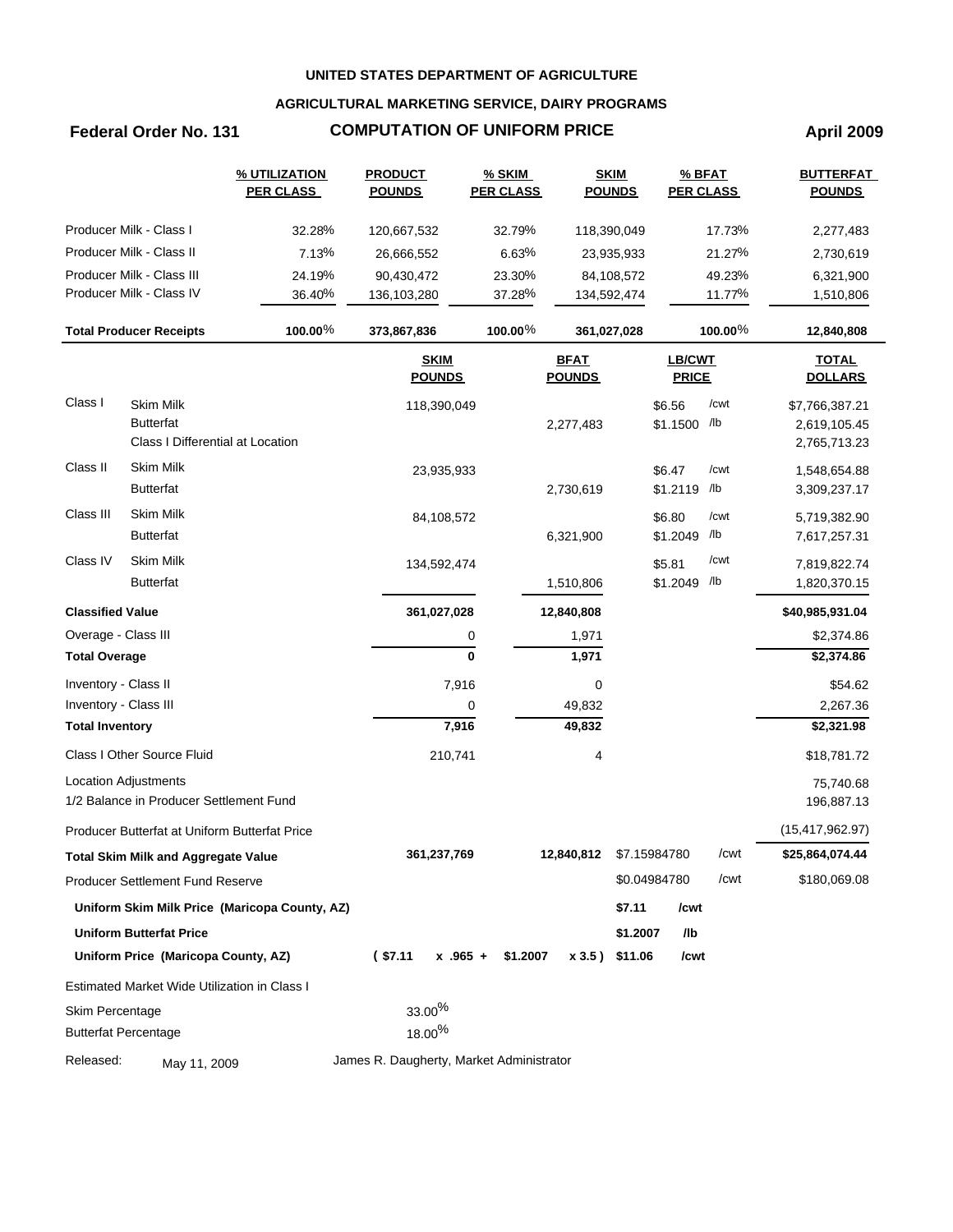## **AGRICULTURAL MARKETING SERVICE, DAIRY PROGRAMS**

# **Federal Order No. 131 COMPUTATION OF UNIFORM PRICE May 2009**

| Producer Milk - Class I<br>30.68%<br>31.16%<br>17.16%<br>113,048,147<br>110,890,824<br>2,157,323<br>Producer Milk - Class II<br>9.20%<br>8.58%<br>26.57%<br>33,899,410<br>30,557,842<br>3,341,568<br>Producer Milk - Class III<br>26.13%<br>25.19%<br>52.76%<br>96,294,651<br>89,659,713<br>6,634,938<br>Producer Milk - Class IV<br>33.99%<br>35.07%<br>3.51%<br>440,896<br>125,281,865<br>124,840,969<br>100.00%<br>$100.00\%$<br>100.00 $%$<br><b>Total Producer Receipts</b><br>368,524,073<br>355,949,348<br>12,574,725<br><b>LB/CWT</b><br><b>SKIM</b><br><b>BFAT</b><br><b>TOTAL</b><br><b>POUNDS</b><br><b>POUNDS</b><br><b>PRICE</b><br><b>DOLLARS</b><br><b>Skim Milk</b><br>/cwt<br>\$7.01<br>110,890,824<br>\$7,773,446.76<br>\$1.2019 /lb<br><b>Butterfat</b><br>2,157,323<br>2,592,886.53<br>Class I Differential at Location<br>2,587,274.90<br><b>Skim Milk</b><br>/cwt<br>\$6.49<br>30,557,842<br>1,983,203.94<br>\$1.2718 /lb<br><b>Butterfat</b><br>3,341,568<br>4,249,806.18<br>Class III<br>Skim Milk<br>/cwt<br>\$5.61<br>89,659,713<br>5,029,909.90<br>/lb<br><b>Butterfat</b><br>\$1.2648<br>6,634,938<br>8,391,869.58<br>Skim Milk<br>/cwt<br>\$5.92<br>124,840,969<br>7,390,585.37<br>\$1.2648 /lb<br><b>Butterfat</b><br>440,896<br>557,645.26<br><b>Classified Value</b><br>355,949,348<br>12,574,725<br>\$40,556,628.42<br>Inventory - Class II<br>170,245<br>\$1,243.83<br>1,288<br>Inventory - Class III<br>338,874<br>89,592<br>4,688.82<br>509,119<br>90,880<br>\$5,932.65<br><b>Total Inventory</b><br>Class I Other Source Fluid<br>133,979<br>2<br>\$12,542.88<br>Location Adjustments<br>74,909.70<br>1/2 Balance in Producer Settlement Fund<br>195,533.69<br>(15, 841, 641.07)<br>Producer Butterfat at Uniform Butterfat Price<br>/cwt<br>\$7.02192559<br>356,083,327<br>12,574,727<br>\$25,003,906.27<br><b>Total Skim Milk and Aggregate Value</b><br>\$0.04192559<br>/cwt<br>\$149,290.04<br><b>Producer Settlement Fund Reserve</b><br>\$6.98<br>Uniform Skim Milk Price (Maricopa County, AZ)<br>/cwt<br><b>Uniform Butterfat Price</b><br>\$1.2598<br>/lb<br>$($ \$6.98<br>\$1.2598<br>Uniform Price (Maricopa County, AZ)<br>$x$ .965 +<br>$x 3.5$ ) \$11.15<br>/cwt<br>Estimated Market Wide Utilization in Class I<br>$33.00\%$<br>Skim Percentage<br>$18.00\%$<br><b>Butterfat Percentage</b><br>James R. Daugherty, Market Administrator<br>June 10, 2009 |           | % UTILIZATION<br><b>PER CLASS</b> | <b>PRODUCT</b><br><b>POUNDS</b> | % SKIM<br><b>PER CLASS</b> | <b>SKIM</b><br><b>POUNDS</b> | % BFAT<br><b>PER CLASS</b> | <b>BUTTERFAT</b><br><b>POUNDS</b> |
|--------------------------------------------------------------------------------------------------------------------------------------------------------------------------------------------------------------------------------------------------------------------------------------------------------------------------------------------------------------------------------------------------------------------------------------------------------------------------------------------------------------------------------------------------------------------------------------------------------------------------------------------------------------------------------------------------------------------------------------------------------------------------------------------------------------------------------------------------------------------------------------------------------------------------------------------------------------------------------------------------------------------------------------------------------------------------------------------------------------------------------------------------------------------------------------------------------------------------------------------------------------------------------------------------------------------------------------------------------------------------------------------------------------------------------------------------------------------------------------------------------------------------------------------------------------------------------------------------------------------------------------------------------------------------------------------------------------------------------------------------------------------------------------------------------------------------------------------------------------------------------------------------------------------------------------------------------------------------------------------------------------------------------------------------------------------------------------------------------------------------------------------------------------------------------------------------------------------------------------------------------------------------------------------------------------------------------------------------------------------------------------------------------------|-----------|-----------------------------------|---------------------------------|----------------------------|------------------------------|----------------------------|-----------------------------------|
|                                                                                                                                                                                                                                                                                                                                                                                                                                                                                                                                                                                                                                                                                                                                                                                                                                                                                                                                                                                                                                                                                                                                                                                                                                                                                                                                                                                                                                                                                                                                                                                                                                                                                                                                                                                                                                                                                                                                                                                                                                                                                                                                                                                                                                                                                                                                                                                                              |           |                                   |                                 |                            |                              |                            |                                   |
|                                                                                                                                                                                                                                                                                                                                                                                                                                                                                                                                                                                                                                                                                                                                                                                                                                                                                                                                                                                                                                                                                                                                                                                                                                                                                                                                                                                                                                                                                                                                                                                                                                                                                                                                                                                                                                                                                                                                                                                                                                                                                                                                                                                                                                                                                                                                                                                                              |           |                                   |                                 |                            |                              |                            |                                   |
|                                                                                                                                                                                                                                                                                                                                                                                                                                                                                                                                                                                                                                                                                                                                                                                                                                                                                                                                                                                                                                                                                                                                                                                                                                                                                                                                                                                                                                                                                                                                                                                                                                                                                                                                                                                                                                                                                                                                                                                                                                                                                                                                                                                                                                                                                                                                                                                                              |           |                                   |                                 |                            |                              |                            |                                   |
|                                                                                                                                                                                                                                                                                                                                                                                                                                                                                                                                                                                                                                                                                                                                                                                                                                                                                                                                                                                                                                                                                                                                                                                                                                                                                                                                                                                                                                                                                                                                                                                                                                                                                                                                                                                                                                                                                                                                                                                                                                                                                                                                                                                                                                                                                                                                                                                                              |           |                                   |                                 |                            |                              |                            |                                   |
|                                                                                                                                                                                                                                                                                                                                                                                                                                                                                                                                                                                                                                                                                                                                                                                                                                                                                                                                                                                                                                                                                                                                                                                                                                                                                                                                                                                                                                                                                                                                                                                                                                                                                                                                                                                                                                                                                                                                                                                                                                                                                                                                                                                                                                                                                                                                                                                                              |           |                                   |                                 |                            |                              |                            |                                   |
|                                                                                                                                                                                                                                                                                                                                                                                                                                                                                                                                                                                                                                                                                                                                                                                                                                                                                                                                                                                                                                                                                                                                                                                                                                                                                                                                                                                                                                                                                                                                                                                                                                                                                                                                                                                                                                                                                                                                                                                                                                                                                                                                                                                                                                                                                                                                                                                                              |           |                                   |                                 |                            |                              |                            |                                   |
|                                                                                                                                                                                                                                                                                                                                                                                                                                                                                                                                                                                                                                                                                                                                                                                                                                                                                                                                                                                                                                                                                                                                                                                                                                                                                                                                                                                                                                                                                                                                                                                                                                                                                                                                                                                                                                                                                                                                                                                                                                                                                                                                                                                                                                                                                                                                                                                                              | Class I   |                                   |                                 |                            |                              |                            |                                   |
|                                                                                                                                                                                                                                                                                                                                                                                                                                                                                                                                                                                                                                                                                                                                                                                                                                                                                                                                                                                                                                                                                                                                                                                                                                                                                                                                                                                                                                                                                                                                                                                                                                                                                                                                                                                                                                                                                                                                                                                                                                                                                                                                                                                                                                                                                                                                                                                                              |           |                                   |                                 |                            |                              |                            |                                   |
|                                                                                                                                                                                                                                                                                                                                                                                                                                                                                                                                                                                                                                                                                                                                                                                                                                                                                                                                                                                                                                                                                                                                                                                                                                                                                                                                                                                                                                                                                                                                                                                                                                                                                                                                                                                                                                                                                                                                                                                                                                                                                                                                                                                                                                                                                                                                                                                                              |           |                                   |                                 |                            |                              |                            |                                   |
|                                                                                                                                                                                                                                                                                                                                                                                                                                                                                                                                                                                                                                                                                                                                                                                                                                                                                                                                                                                                                                                                                                                                                                                                                                                                                                                                                                                                                                                                                                                                                                                                                                                                                                                                                                                                                                                                                                                                                                                                                                                                                                                                                                                                                                                                                                                                                                                                              | Class II  |                                   |                                 |                            |                              |                            |                                   |
|                                                                                                                                                                                                                                                                                                                                                                                                                                                                                                                                                                                                                                                                                                                                                                                                                                                                                                                                                                                                                                                                                                                                                                                                                                                                                                                                                                                                                                                                                                                                                                                                                                                                                                                                                                                                                                                                                                                                                                                                                                                                                                                                                                                                                                                                                                                                                                                                              |           |                                   |                                 |                            |                              |                            |                                   |
|                                                                                                                                                                                                                                                                                                                                                                                                                                                                                                                                                                                                                                                                                                                                                                                                                                                                                                                                                                                                                                                                                                                                                                                                                                                                                                                                                                                                                                                                                                                                                                                                                                                                                                                                                                                                                                                                                                                                                                                                                                                                                                                                                                                                                                                                                                                                                                                                              |           |                                   |                                 |                            |                              |                            |                                   |
|                                                                                                                                                                                                                                                                                                                                                                                                                                                                                                                                                                                                                                                                                                                                                                                                                                                                                                                                                                                                                                                                                                                                                                                                                                                                                                                                                                                                                                                                                                                                                                                                                                                                                                                                                                                                                                                                                                                                                                                                                                                                                                                                                                                                                                                                                                                                                                                                              |           |                                   |                                 |                            |                              |                            |                                   |
|                                                                                                                                                                                                                                                                                                                                                                                                                                                                                                                                                                                                                                                                                                                                                                                                                                                                                                                                                                                                                                                                                                                                                                                                                                                                                                                                                                                                                                                                                                                                                                                                                                                                                                                                                                                                                                                                                                                                                                                                                                                                                                                                                                                                                                                                                                                                                                                                              | Class IV  |                                   |                                 |                            |                              |                            |                                   |
|                                                                                                                                                                                                                                                                                                                                                                                                                                                                                                                                                                                                                                                                                                                                                                                                                                                                                                                                                                                                                                                                                                                                                                                                                                                                                                                                                                                                                                                                                                                                                                                                                                                                                                                                                                                                                                                                                                                                                                                                                                                                                                                                                                                                                                                                                                                                                                                                              |           |                                   |                                 |                            |                              |                            |                                   |
|                                                                                                                                                                                                                                                                                                                                                                                                                                                                                                                                                                                                                                                                                                                                                                                                                                                                                                                                                                                                                                                                                                                                                                                                                                                                                                                                                                                                                                                                                                                                                                                                                                                                                                                                                                                                                                                                                                                                                                                                                                                                                                                                                                                                                                                                                                                                                                                                              |           |                                   |                                 |                            |                              |                            |                                   |
|                                                                                                                                                                                                                                                                                                                                                                                                                                                                                                                                                                                                                                                                                                                                                                                                                                                                                                                                                                                                                                                                                                                                                                                                                                                                                                                                                                                                                                                                                                                                                                                                                                                                                                                                                                                                                                                                                                                                                                                                                                                                                                                                                                                                                                                                                                                                                                                                              |           |                                   |                                 |                            |                              |                            |                                   |
|                                                                                                                                                                                                                                                                                                                                                                                                                                                                                                                                                                                                                                                                                                                                                                                                                                                                                                                                                                                                                                                                                                                                                                                                                                                                                                                                                                                                                                                                                                                                                                                                                                                                                                                                                                                                                                                                                                                                                                                                                                                                                                                                                                                                                                                                                                                                                                                                              |           |                                   |                                 |                            |                              |                            |                                   |
|                                                                                                                                                                                                                                                                                                                                                                                                                                                                                                                                                                                                                                                                                                                                                                                                                                                                                                                                                                                                                                                                                                                                                                                                                                                                                                                                                                                                                                                                                                                                                                                                                                                                                                                                                                                                                                                                                                                                                                                                                                                                                                                                                                                                                                                                                                                                                                                                              |           |                                   |                                 |                            |                              |                            |                                   |
|                                                                                                                                                                                                                                                                                                                                                                                                                                                                                                                                                                                                                                                                                                                                                                                                                                                                                                                                                                                                                                                                                                                                                                                                                                                                                                                                                                                                                                                                                                                                                                                                                                                                                                                                                                                                                                                                                                                                                                                                                                                                                                                                                                                                                                                                                                                                                                                                              |           |                                   |                                 |                            |                              |                            |                                   |
|                                                                                                                                                                                                                                                                                                                                                                                                                                                                                                                                                                                                                                                                                                                                                                                                                                                                                                                                                                                                                                                                                                                                                                                                                                                                                                                                                                                                                                                                                                                                                                                                                                                                                                                                                                                                                                                                                                                                                                                                                                                                                                                                                                                                                                                                                                                                                                                                              |           |                                   |                                 |                            |                              |                            |                                   |
|                                                                                                                                                                                                                                                                                                                                                                                                                                                                                                                                                                                                                                                                                                                                                                                                                                                                                                                                                                                                                                                                                                                                                                                                                                                                                                                                                                                                                                                                                                                                                                                                                                                                                                                                                                                                                                                                                                                                                                                                                                                                                                                                                                                                                                                                                                                                                                                                              |           |                                   |                                 |                            |                              |                            |                                   |
|                                                                                                                                                                                                                                                                                                                                                                                                                                                                                                                                                                                                                                                                                                                                                                                                                                                                                                                                                                                                                                                                                                                                                                                                                                                                                                                                                                                                                                                                                                                                                                                                                                                                                                                                                                                                                                                                                                                                                                                                                                                                                                                                                                                                                                                                                                                                                                                                              |           |                                   |                                 |                            |                              |                            |                                   |
|                                                                                                                                                                                                                                                                                                                                                                                                                                                                                                                                                                                                                                                                                                                                                                                                                                                                                                                                                                                                                                                                                                                                                                                                                                                                                                                                                                                                                                                                                                                                                                                                                                                                                                                                                                                                                                                                                                                                                                                                                                                                                                                                                                                                                                                                                                                                                                                                              |           |                                   |                                 |                            |                              |                            |                                   |
|                                                                                                                                                                                                                                                                                                                                                                                                                                                                                                                                                                                                                                                                                                                                                                                                                                                                                                                                                                                                                                                                                                                                                                                                                                                                                                                                                                                                                                                                                                                                                                                                                                                                                                                                                                                                                                                                                                                                                                                                                                                                                                                                                                                                                                                                                                                                                                                                              |           |                                   |                                 |                            |                              |                            |                                   |
|                                                                                                                                                                                                                                                                                                                                                                                                                                                                                                                                                                                                                                                                                                                                                                                                                                                                                                                                                                                                                                                                                                                                                                                                                                                                                                                                                                                                                                                                                                                                                                                                                                                                                                                                                                                                                                                                                                                                                                                                                                                                                                                                                                                                                                                                                                                                                                                                              |           |                                   |                                 |                            |                              |                            |                                   |
|                                                                                                                                                                                                                                                                                                                                                                                                                                                                                                                                                                                                                                                                                                                                                                                                                                                                                                                                                                                                                                                                                                                                                                                                                                                                                                                                                                                                                                                                                                                                                                                                                                                                                                                                                                                                                                                                                                                                                                                                                                                                                                                                                                                                                                                                                                                                                                                                              |           |                                   |                                 |                            |                              |                            |                                   |
|                                                                                                                                                                                                                                                                                                                                                                                                                                                                                                                                                                                                                                                                                                                                                                                                                                                                                                                                                                                                                                                                                                                                                                                                                                                                                                                                                                                                                                                                                                                                                                                                                                                                                                                                                                                                                                                                                                                                                                                                                                                                                                                                                                                                                                                                                                                                                                                                              |           |                                   |                                 |                            |                              |                            |                                   |
|                                                                                                                                                                                                                                                                                                                                                                                                                                                                                                                                                                                                                                                                                                                                                                                                                                                                                                                                                                                                                                                                                                                                                                                                                                                                                                                                                                                                                                                                                                                                                                                                                                                                                                                                                                                                                                                                                                                                                                                                                                                                                                                                                                                                                                                                                                                                                                                                              |           |                                   |                                 |                            |                              |                            |                                   |
|                                                                                                                                                                                                                                                                                                                                                                                                                                                                                                                                                                                                                                                                                                                                                                                                                                                                                                                                                                                                                                                                                                                                                                                                                                                                                                                                                                                                                                                                                                                                                                                                                                                                                                                                                                                                                                                                                                                                                                                                                                                                                                                                                                                                                                                                                                                                                                                                              |           |                                   |                                 |                            |                              |                            |                                   |
|                                                                                                                                                                                                                                                                                                                                                                                                                                                                                                                                                                                                                                                                                                                                                                                                                                                                                                                                                                                                                                                                                                                                                                                                                                                                                                                                                                                                                                                                                                                                                                                                                                                                                                                                                                                                                                                                                                                                                                                                                                                                                                                                                                                                                                                                                                                                                                                                              |           |                                   |                                 |                            |                              |                            |                                   |
|                                                                                                                                                                                                                                                                                                                                                                                                                                                                                                                                                                                                                                                                                                                                                                                                                                                                                                                                                                                                                                                                                                                                                                                                                                                                                                                                                                                                                                                                                                                                                                                                                                                                                                                                                                                                                                                                                                                                                                                                                                                                                                                                                                                                                                                                                                                                                                                                              | Released: |                                   |                                 |                            |                              |                            |                                   |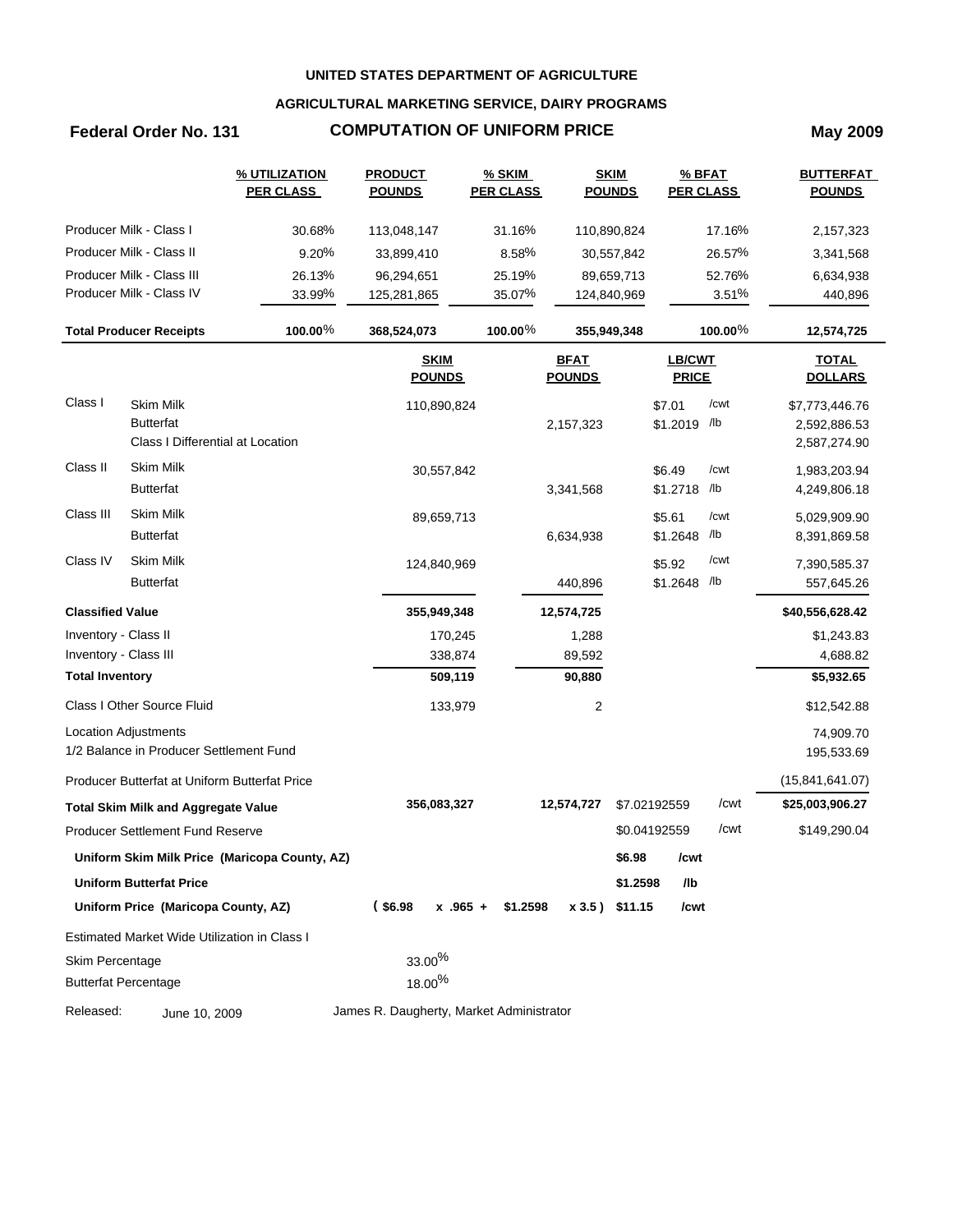## **AGRICULTURAL MARKETING SERVICE, DAIRY PROGRAMS**

## **Federal Order No. 131 COMPUTATION OF UNIFORM PRICE June 2009**

|                         |                                               | % UTILIZATION<br><b>PER CLASS</b>             | <b>PRODUCT</b><br><b>POUNDS</b>          | % SKIM<br><b>PER CLASS</b> |                              | <b>SKIM</b><br><b>POUNDS</b> | $%$ BFAT<br><b>PER CLASS</b> |         | <b>BUTTERFAT</b><br><b>POUNDS</b> |
|-------------------------|-----------------------------------------------|-----------------------------------------------|------------------------------------------|----------------------------|------------------------------|------------------------------|------------------------------|---------|-----------------------------------|
|                         | Producer Milk - Class I                       | 33.18%                                        | 111,247,907                              | 33.68%                     | 109,051,166                  |                              |                              | 19.15%  | 2,196,741                         |
|                         | Producer Milk - Class II                      | 9.45%                                         | 31,690,024                               | 8.83%                      |                              | 28,607,036                   |                              | 26.87%  | 3,082,988                         |
|                         | Producer Milk - Class III                     | 30.45%                                        | 102,106,748                              | 29.62%                     |                              | 95,925,168                   |                              | 53.87%  | 6,181,580                         |
|                         | Producer Milk - Class IV                      | 26.92%                                        | 90,262,911                               | 27.87%                     |                              | 90,249,787                   |                              | 0.11%   | 13,124                            |
|                         | <b>Total Producer Receipts</b>                | 100.00%                                       | 335,307,590                              | 100.00%                    | 323,833,157                  |                              |                              | 100.00% | 11,474,433                        |
|                         |                                               |                                               | <b>SKIM</b><br><b>POUNDS</b>             |                            | <b>BFAT</b><br><b>POUNDS</b> |                              | LB/CWT<br><b>PRICE</b>       |         | <b>TOTAL</b><br><b>DOLLARS</b>    |
| Class I                 | <b>Skim Milk</b>                              |                                               | 109,051,166                              |                            |                              |                              | \$5.91                       | /cwt    | \$6,444,923.91                    |
|                         | <b>Butterfat</b>                              |                                               |                                          |                            | 2,196,741                    |                              | \$1.2517 /lb                 |         | 2,749,660.71                      |
|                         | Class I Differential at Location              |                                               |                                          |                            |                              |                              |                              |         | 2,542,333.65                      |
| Class II                | <b>Skim Milk</b>                              |                                               | 28,607,036                               |                            |                              |                              | \$6.61                       | /cwt    | 1,890,925.09                      |
|                         | <b>Butterfat</b>                              |                                               |                                          |                            | 3,082,988                    |                              | \$1.2614                     | /lb     | 3,888,881.06                      |
| Class III               | <b>Skim Milk</b>                              |                                               | 95,925,168                               |                            |                              |                              | \$5.78                       | /cwt    | 5,544,474.71                      |
|                         | <b>Butterfat</b>                              |                                               |                                          |                            | 6,181,580                    |                              | \$1.2544                     | /lb     | 7,754,173.96                      |
| Class IV                | <b>Skim Milk</b>                              |                                               | 90,249,787                               |                            |                              |                              | \$6.04                       | /cwt    | 5,451,087.12                      |
|                         | <b>Butterfat</b>                              |                                               |                                          |                            | 13,124                       |                              | \$1.2544 /lb                 |         | 16,462.75                         |
| <b>Classified Value</b> |                                               |                                               | 323,833,157                              |                            | 11,474,433                   |                              |                              |         | \$36,282,922.96                   |
| Overage - Class I       |                                               |                                               |                                          | $\overline{0}$             |                              |                              |                              |         | \$1.27                            |
| <b>Total Overage</b>    |                                               |                                               |                                          | $\mathbf{0}$               | 1                            |                              |                              |         | \$1.27                            |
| Inventory - Class II    |                                               |                                               | 5,708                                    |                            | 6,441                        |                              |                              |         | \$17.49                           |
| Inventory - Class III   |                                               |                                               | 677,128                                  |                            | 370,848                      |                              |                              |         | (4,804.80)                        |
| <b>Total Inventory</b>  |                                               |                                               | 682,836                                  |                            | 377,289                      |                              |                              |         | (\$4,787.31)                      |
|                         | Class I Other Source Fluid                    |                                               | 131,662                                  |                            | 4                            |                              |                              |         | \$10,880.38                       |
|                         | Location Adjustments                          |                                               |                                          |                            |                              |                              |                              |         | 77,542.92                         |
|                         | 1/2 Balance in Producer Settlement Fund       |                                               |                                          |                            |                              |                              |                              |         | 189,343.85                        |
|                         | Producer Butterfat at Uniform Butterfat Price |                                               |                                          |                            |                              |                              |                              |         | (14, 458, 938.06)                 |
|                         | Total Skim Milk and Aggregate Value           |                                               | 323,964,819                              |                            | 11,474,437                   | \$6.82079186                 |                              | /cwt    | \$22,096,966.01                   |
|                         | <b>Producer Settlement Fund Reserve</b>       |                                               |                                          |                            |                              | \$0.04079186                 |                              | /cwt    | \$132,151.28                      |
|                         |                                               | Uniform Skim Milk Price (Maricopa County, AZ) |                                          |                            |                              | \$6.78                       | /cwt                         |         |                                   |
|                         | <b>Uniform Butterfat Price</b>                |                                               |                                          |                            |                              | \$1.2601                     | /lb                          |         |                                   |
|                         | Uniform Price (Maricopa County, AZ)           |                                               | $($ \$6.78                               | $x$ .965 +<br>\$1.2601     |                              | x 3.5) \$10.95               | /cwt                         |         |                                   |
|                         | Estimated Market Wide Utilization in Class I  |                                               |                                          |                            |                              |                              |                              |         |                                   |
| Skim Percentage         |                                               |                                               | 31.00%                                   |                            |                              |                              |                              |         |                                   |
|                         | <b>Butterfat Percentage</b>                   |                                               | 17.00%                                   |                            |                              |                              |                              |         |                                   |
| Released:               | July 09, 2009                                 |                                               | James R. Daugherty, Market Administrator |                            |                              |                              |                              |         |                                   |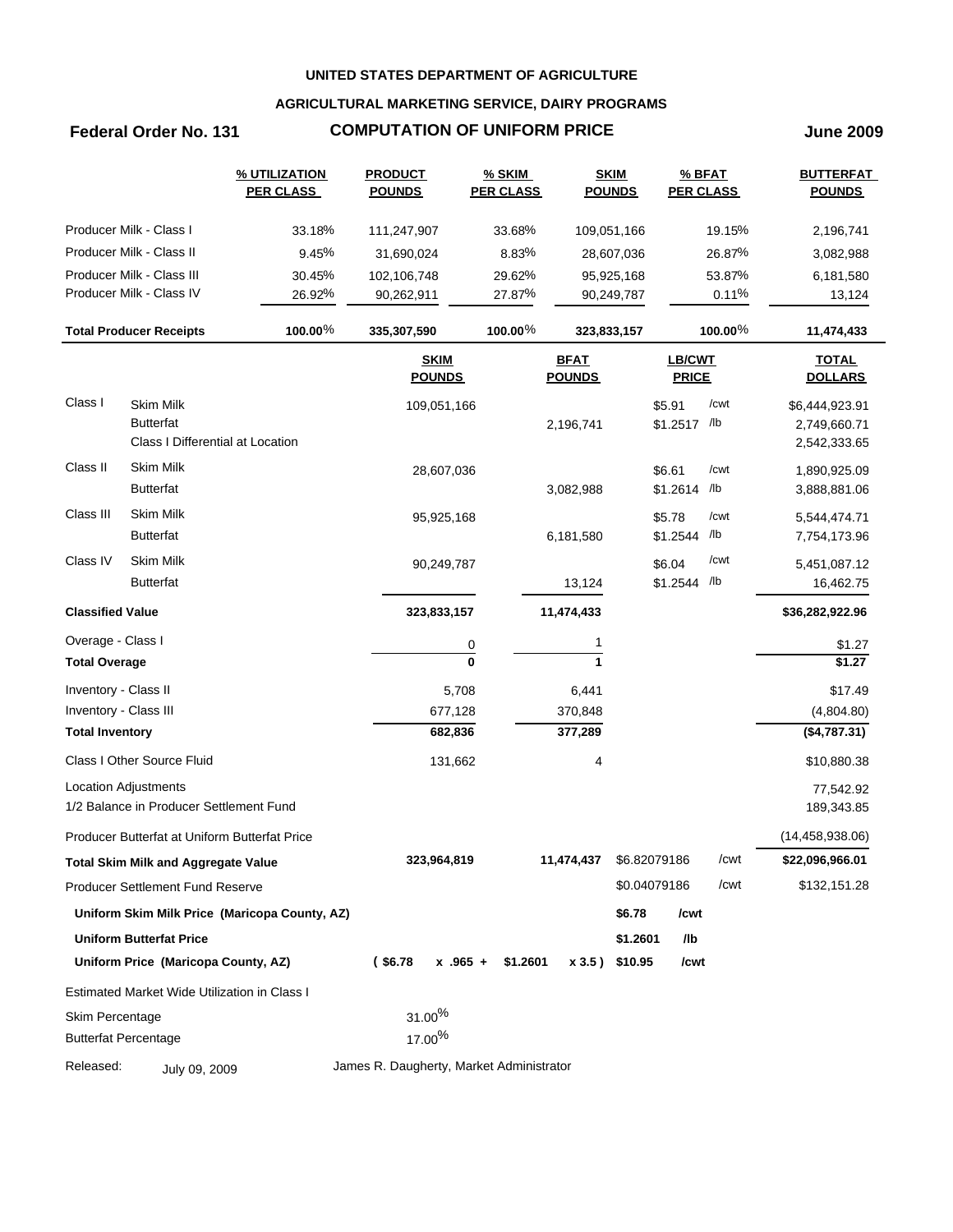## **AGRICULTURAL MARKETING SERVICE, DAIRY PROGRAMS**

# **Federal Order No. 131 COMPUTATION OF UNIFORM PRICE July 2009**

|                         |                                                                          | % UTILIZATION<br><b>PER CLASS</b>             | <b>PRODUCT</b><br><b>POUNDS</b>          | <b>% SKIM</b><br><b>PER CLASS</b> |                              | <b>SKIM</b><br><b>POUNDS</b> | <b>PER CLASS</b>       | % BFAT  | <b>BUTTERFAT</b><br><b>POUNDS</b>              |
|-------------------------|--------------------------------------------------------------------------|-----------------------------------------------|------------------------------------------|-----------------------------------|------------------------------|------------------------------|------------------------|---------|------------------------------------------------|
|                         | Producer Milk - Class I                                                  | 38.47%                                        | 116,963,300                              | 39.06%                            |                              | 114,675,561                  |                        | 21.91%  | 2,287,739                                      |
|                         | Producer Milk - Class II                                                 | 9.14%                                         | 27,803,857                               | 8.48%                             |                              | 24,886,089                   |                        | 27.96%  | 2,917,768                                      |
|                         | Producer Milk - Class III                                                | 28.87%                                        | 87,768,347                               | 28.11%                            |                              | 82,550,086                   |                        | 50.00%  | 5,218,261                                      |
|                         | Producer Milk - Class IV                                                 | 23.52%                                        | 71,521,661                               | 24.35%                            |                              | 71,508,211                   |                        | 0.13%   | 13,450                                         |
|                         | <b>Total Producer Receipts</b>                                           | 100.00%                                       | 304,057,165                              | 100.00%                           |                              | 293,619,947                  |                        | 100.00% | 10,437,218                                     |
|                         |                                                                          |                                               | <b>SKIM</b><br><b>POUNDS</b>             |                                   | <b>BFAT</b><br><b>POUNDS</b> |                              | LB/CWT<br><b>PRICE</b> |         | <b>TOTAL</b><br><b>DOLLARS</b>                 |
| Class I                 | <b>Skim Milk</b><br><b>Butterfat</b><br>Class I Differential at Location |                                               | 114,675,561                              |                                   | 2,287,739                    |                              | \$6.03<br>\$1.2682 /lb | /cwt    | \$6,914,936.33<br>2,901,310.61<br>2,676,226.17 |
| Class II                | <b>Skim Milk</b><br><b>Butterfat</b>                                     |                                               | 24,886,089                               |                                   | 2,917,768                    |                              | \$6.73<br>\$1.2508 /lb | /cwt    | 1,674,833.79<br>3,649,544.21                   |
| Class III               | Skim Milk<br><b>Butterfat</b>                                            |                                               | 82,550,086                               |                                   | 5,218,261                    |                              | \$5.82<br>\$1.2438 /lb | /cwt    | 4,804,415.01<br>6,490,473.04                   |
| Class IV                | Skim Milk<br><b>Butterfat</b>                                            |                                               | 71,508,211                               |                                   | 13,450                       |                              | \$6.01<br>\$1.2438 /lb | /cwt    | 4,297,643.48<br>16,729.11                      |
| <b>Classified Value</b> |                                                                          |                                               | 293,619,947                              |                                   | 10,437,218                   |                              |                        |         | \$33,426,111.75                                |
| Inventory - Class III   |                                                                          |                                               | 1,547,494                                |                                   | 498,946                      |                              |                        |         | (\$8,693.32)                                   |
| <b>Total Inventory</b>  |                                                                          |                                               | 1,547,494                                |                                   | 498,946                      |                              |                        |         | (\$8,693.32)                                   |
|                         | Class I Other Source Fluid                                               |                                               | 151,591                                  |                                   | 4                            |                              |                        |         | \$12,708.50                                    |
|                         | Location Adjustments<br>1/2 Balance in Producer Settlement Fund          |                                               |                                          |                                   |                              |                              |                        |         | 78,036.46<br>160,350.81                        |
|                         | Producer Butterfat at Uniform Butterfat Price                            |                                               |                                          |                                   |                              |                              |                        |         | (13, 110, 194.55)                              |
|                         | <b>Total Skim Milk and Aggregate Value</b>                               |                                               | 293,771,538                              |                                   | 10,437,222                   |                              | \$6.99806380           | /cwt    | \$20,558,319.65                                |
|                         | <b>Producer Settlement Fund Reserve</b>                                  |                                               |                                          |                                   |                              |                              | \$0.04806380           | /cwt    | \$141,197.76                                   |
|                         |                                                                          | Uniform Skim Milk Price (Maricopa County, AZ) |                                          |                                   |                              | \$6.95                       | /cwt                   |         |                                                |
|                         | Uniform Butterfat Price                                                  |                                               |                                          |                                   |                              | \$1.2561                     | /lb                    |         |                                                |
|                         | Uniform Price (Maricopa County, AZ)                                      |                                               | $($ \$6.95<br>$x$ .965 +                 | \$1.2561                          |                              | $x 3.5$ ) \$11.10            | /cwt                   |         |                                                |
|                         | Estimated Market Wide Utilization in Class I                             |                                               |                                          |                                   |                              |                              |                        |         |                                                |
| Skim Percentage         |                                                                          |                                               | 34.00%                                   |                                   |                              |                              |                        |         |                                                |
|                         | <b>Butterfat Percentage</b>                                              |                                               | 19.00%                                   |                                   |                              |                              |                        |         |                                                |
| Released:               | August 11, 2009                                                          |                                               | James R. Daugherty, Market Administrator |                                   |                              |                              |                        |         |                                                |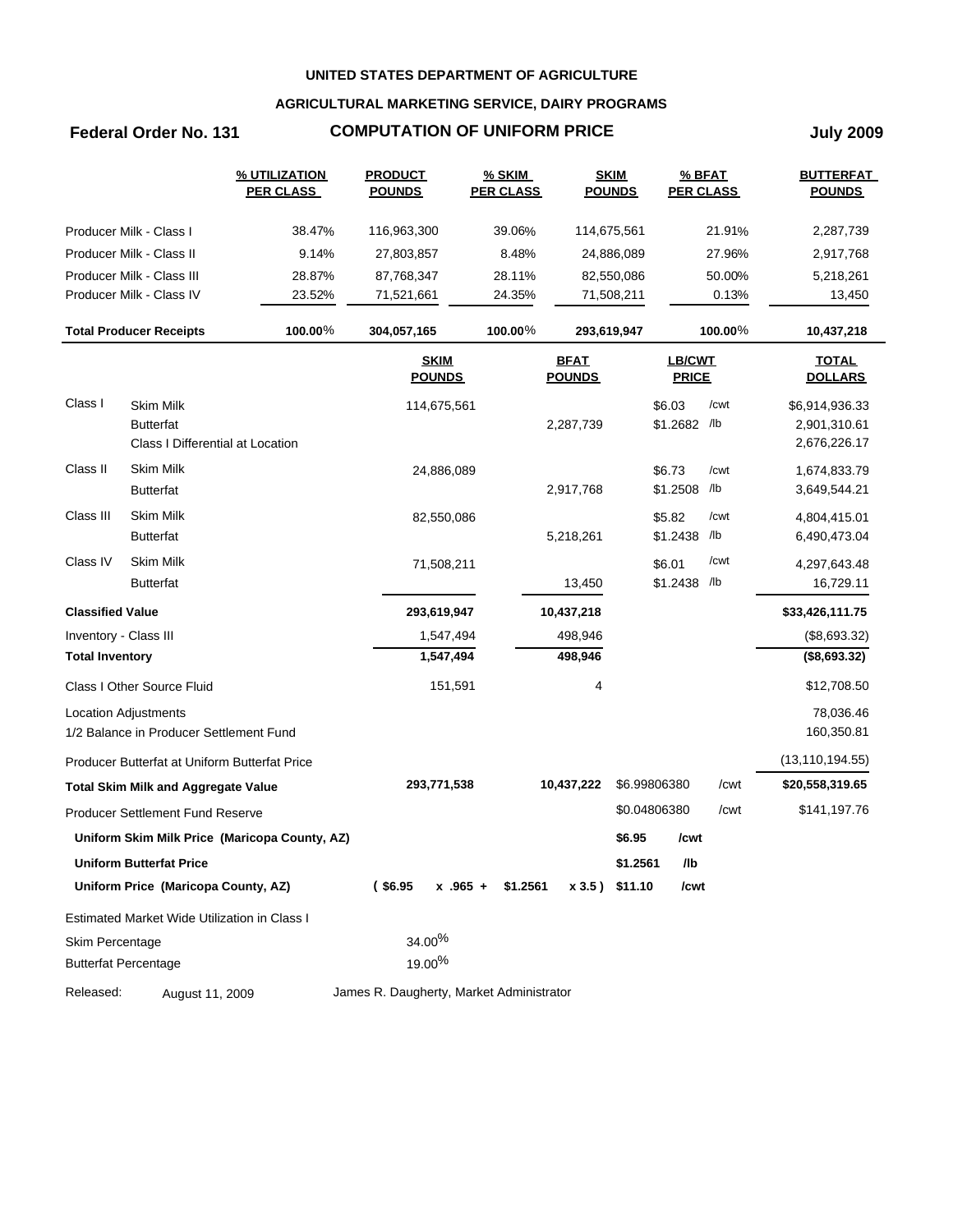## **AGRICULTURAL MARKETING SERVICE, DAIRY PROGRAMS**

# **Federal Order No. 131 COMPUTATION OF UNIFORM PRICE August 2009**

|                         |                                               | % UTILIZATION<br><b>PER CLASS</b>             | <b>PRODUCT</b><br><b>POUNDS</b>          | <b>% SKIM</b><br><b>PER CLASS</b> |                              | <b>SKIM</b><br><b>POUNDS</b> |                        | % BFAT<br><b>PER CLASS</b> | <b>BUTTERFAT</b><br><b>POUNDS</b> |
|-------------------------|-----------------------------------------------|-----------------------------------------------|------------------------------------------|-----------------------------------|------------------------------|------------------------------|------------------------|----------------------------|-----------------------------------|
|                         | Producer Milk - Class I                       | 39.51%                                        | 120,497,893                              | 40.12%                            |                              | 118,212,187                  |                        | 22.10%                     | 2,285,706                         |
|                         | Producer Milk - Class II                      | 10.19%                                        | 31,087,713                               | 9.39%                             |                              | 27,664,180                   |                        | 33.09%                     | 3,423,533                         |
|                         | Producer Milk - Class III                     | 35.19%                                        | 107,331,696                              | 34.93%                            |                              | 102,930,394                  |                        | 42.54%                     | 4,401,302                         |
|                         | Producer Milk - Class IV                      | 15.11%                                        | 46,084,544                               | 15.56%                            |                              | 45,850,011                   |                        | 2.27%                      | 234,533                           |
|                         | <b>Total Producer Receipts</b>                | 100.00%                                       | 305,001,846                              | 100.00%                           |                              | 294,656,772                  |                        | 100.00%                    | 10,345,074                        |
|                         |                                               |                                               | <b>SKIM</b><br><b>POUNDS</b>             |                                   | <b>BFAT</b><br><b>POUNDS</b> |                              | LB/CWT<br><b>PRICE</b> |                            | <b>TOTAL</b><br><b>DOLLARS</b>    |
| Class I                 | <b>Skim Milk</b>                              |                                               | 118,212,187                              |                                   |                              |                              | \$6.00                 | /cwt                       | \$7,092,731.22                    |
|                         | <b>Butterfat</b>                              |                                               |                                          |                                   | 2,285,706                    |                              | \$1.2149 /lb           |                            | 2,776,904.21                      |
|                         | Class I Differential at Location              |                                               |                                          |                                   |                              |                              |                        |                            | 2,759,333.37                      |
| Class II                | Skim Milk                                     |                                               | 27,664,180                               |                                   |                              |                              | \$6.70                 | /cwt                       | 1,853,500.06                      |
|                         | <b>Butterfat</b>                              |                                               |                                          |                                   | 3,423,533                    |                              | \$1.2561               | /lb                        | 4,300,299.79                      |
| Class III               | <b>Skim Milk</b>                              |                                               | 102,930,394                              |                                   |                              |                              | \$7.08                 | /cwt                       | 7,287,471.89                      |
|                         | <b>Butterfat</b>                              |                                               |                                          |                                   | 4,401,302                    |                              | \$1.2491               | /lb                        | 5,497,666.33                      |
| Class IV                | <b>Skim Milk</b>                              |                                               | 45,850,011                               |                                   |                              |                              | \$6.23                 | /cwt                       | 2,856,455.68                      |
|                         | <b>Butterfat</b>                              |                                               |                                          |                                   | 234,533                      |                              | \$1.2491 /b            |                            | 292,955.17                        |
| <b>Classified Value</b> |                                               |                                               | 294,656,772                              |                                   | 10,345,074                   |                              |                        |                            | \$34,717,317.72                   |
| Inventory - Class III   |                                               |                                               |                                          | 0                                 | 373,995                      |                              |                        |                            | \$1,982.17                        |
| <b>Total Inventory</b>  |                                               |                                               |                                          | $\bf{0}$                          | 373,995                      |                              |                        |                            | \$1,982.17                        |
|                         | Class I Other Source Fluid                    |                                               | 141,388                                  |                                   | 4                            |                              |                        |                            | \$11,810.85                       |
|                         | <b>Location Adjustments</b>                   |                                               |                                          |                                   |                              |                              |                        |                            | 90,081.66                         |
|                         | 1/2 Balance in Producer Settlement Fund       |                                               |                                          |                                   |                              |                              |                        |                            | 161,489.03                        |
|                         | Producer Butterfat at Uniform Butterfat Price |                                               |                                          |                                   |                              |                              |                        |                            | (12,919,967.91)                   |
|                         | <b>Total Skim Milk and Aggregate Value</b>    |                                               | 294,798,160                              |                                   | 10,345,078                   |                              | \$7.48400652           | /cwt                       | \$22,062,713.52                   |
|                         | Producer Settlement Fund Reserve              |                                               |                                          |                                   |                              |                              | \$0.04400652           | /cwt                       | \$129,730.41                      |
|                         |                                               | Uniform Skim Milk Price (Maricopa County, AZ) |                                          |                                   |                              | \$7.44                       | /cwt                   |                            |                                   |
|                         | <b>Uniform Butterfat Price</b>                |                                               |                                          |                                   |                              | \$1.2489                     | /lb                    |                            |                                   |
|                         | Uniform Price (Maricopa County, AZ)           |                                               | $(*57.44)$<br>$x - 965 +$                | \$1.2489                          | x 3.5) \$11.55               |                              | /cwt                   |                            |                                   |
|                         | Estimated Market Wide Utilization in Class I  |                                               |                                          |                                   |                              |                              |                        |                            |                                   |
| Skim Percentage         |                                               |                                               | 39.00%                                   |                                   |                              |                              |                        |                            |                                   |
|                         | <b>Butterfat Percentage</b>                   |                                               | 22.00%                                   |                                   |                              |                              |                        |                            |                                   |
| Released:               | September 10, 2009                            |                                               | James R. Daugherty, Market Administrator |                                   |                              |                              |                        |                            |                                   |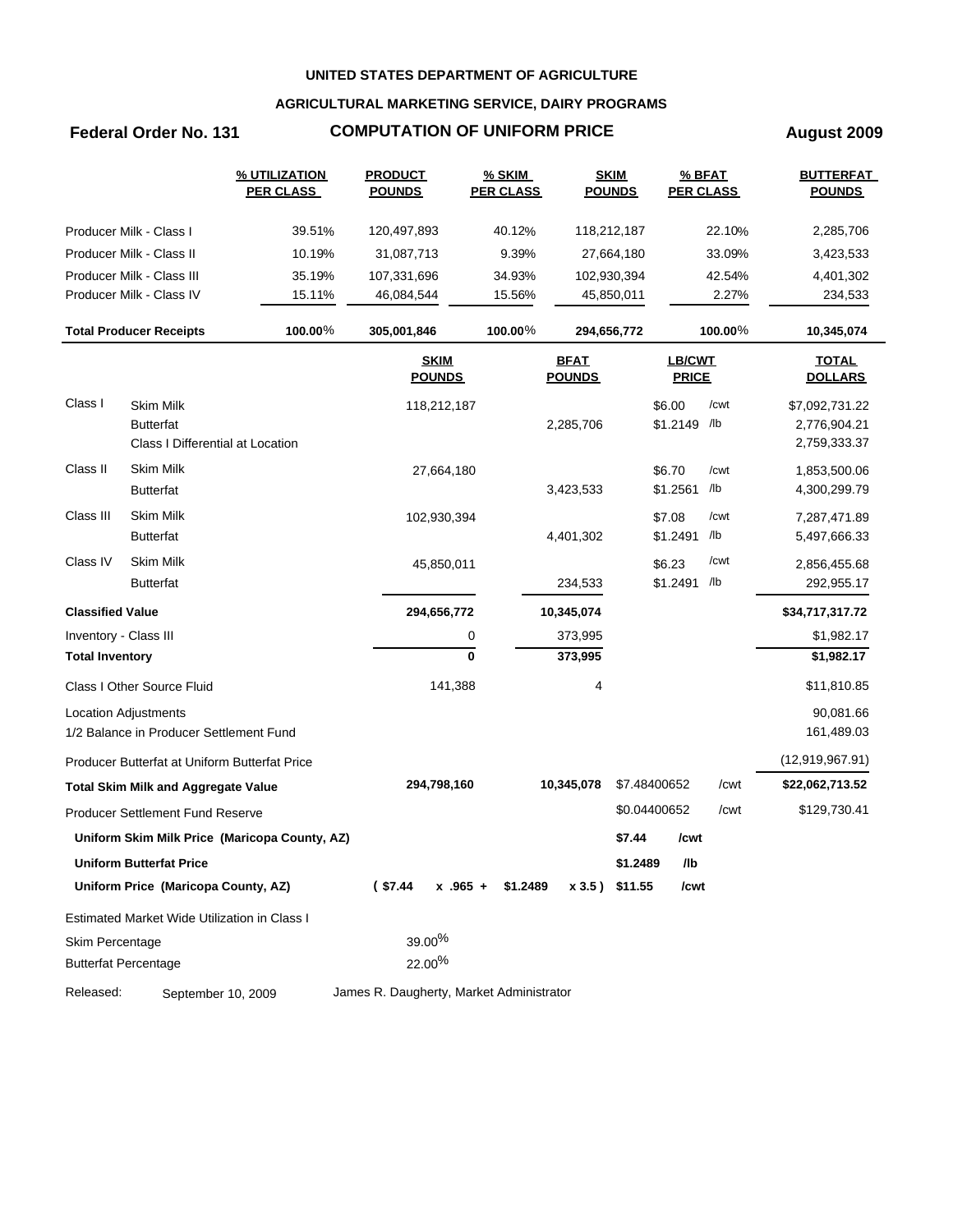## **AGRICULTURAL MARKETING SERVICE, DAIRY PROGRAMS**

# **Federal Order No. 131 COMPUTATION OF UNIFORM PRICE September 2009**

|                         |                                                      | % UTILIZATION<br><b>PER CLASS</b>             | <b>PRODUCT</b><br><b>POUNDS</b>          | <b>% SKIM</b><br><b>PER CLASS</b> |                              | <b>SKIM</b><br><b>POUNDS</b> | <b>PER CLASS</b>              | % BFAT     | <b>BUTTERFAT</b><br><b>POUNDS</b> |
|-------------------------|------------------------------------------------------|-----------------------------------------------|------------------------------------------|-----------------------------------|------------------------------|------------------------------|-------------------------------|------------|-----------------------------------|
|                         | Producer Milk - Class I                              | 42.38%                                        | 120,439,254                              | 43.07%                            |                              | 118,166,939                  |                               | 23.14%     | 2,272,315                         |
|                         | Producer Milk - Class II                             | 11.68%                                        | 33,183,744                               | 10.87%                            |                              | 29,829,477                   |                               | 34.15%     | 3,354,267                         |
|                         | Producer Milk - Class III                            | 36.77%                                        | 104,491,916                              | 36.58%                            |                              | 100,365,216                  |                               | 42.02%     | 4,126,700                         |
|                         | Producer Milk - Class IV                             | 9.17%                                         | 26,081,537                               | 9.48%                             |                              | 26,013,894                   |                               | 0.69%      | 67,643                            |
|                         | <b>Total Producer Receipts</b>                       | 100.00%                                       | 284,196,451                              | 100.00%                           |                              | 274,375,526                  |                               | $100.00\%$ | 9,820,925                         |
|                         |                                                      |                                               | <b>SKIM</b><br><b>POUNDS</b>             |                                   | <b>BFAT</b><br><b>POUNDS</b> |                              | <b>LB/CWT</b><br><b>PRICE</b> |            | <b>TOTAL</b><br><b>DOLLARS</b>    |
| Class I                 | Skim Milk                                            |                                               | 118,166,939                              |                                   |                              |                              | \$6.74                        | /cwt       | \$7,964,451.69                    |
|                         | <b>Butterfat</b><br>Class I Differential at Location |                                               |                                          |                                   | 2,272,315                    |                              | \$1.2646 /b                   |            | 2,873,569.54<br>2,758,592.40      |
| Class II                | <b>Skim Milk</b>                                     |                                               | 29,829,477                               |                                   |                              |                              | \$6.95                        | /cwt       | 2,073,148.65                      |
|                         | <b>Butterfat</b>                                     |                                               |                                          |                                   | 3,354,267                    |                              | \$1.2296 /lb                  |            | 4,124,406.70                      |
| Class III               | Skim Milk                                            |                                               | 100,365,216                              |                                   |                              |                              | \$8.12                        | /cwt       | 8,149,655.54                      |
|                         | <b>Butterfat</b>                                     |                                               |                                          |                                   | 4,126,700                    |                              | \$1.2226                      | /lb        | 5,045,303.42                      |
| Class IV                | <b>Skim Milk</b>                                     |                                               | 26,013,894                               |                                   |                              |                              | \$7.12                        | /cwt       | 1,852,189.26                      |
|                         | <b>Butterfat</b>                                     |                                               |                                          |                                   | 67,643                       |                              | \$1.2226 /lb                  |            | 82,700.33                         |
| <b>Classified Value</b> |                                                      |                                               | 274,375,526                              |                                   | 9,820,925                    |                              |                               |            | \$34,924,017.53                   |
| Inventory - Class III   |                                                      |                                               |                                          | 0                                 | 499,101                      |                              |                               |            | (\$13,226.17)                     |
| <b>Total Inventory</b>  |                                                      |                                               |                                          | 0                                 | 499,101                      |                              |                               |            | (\$13,226.17)                     |
|                         | Class I Other Source Fluid                           |                                               | 157,990                                  |                                   | 3                            |                              |                               |            | \$14,365.15                       |
|                         | <b>Location Adjustments</b>                          |                                               |                                          |                                   |                              |                              |                               |            | 78,413.50                         |
|                         | 1/2 Balance in Producer Settlement Fund              |                                               |                                          |                                   |                              |                              |                               |            | 152,525.74                        |
|                         | Producer Butterfat at Uniform Butterfat Price        |                                               |                                          |                                   |                              |                              |                               |            | (12, 177, 950.72)                 |
|                         | <b>Total Skim Milk and Aggregate Value</b>           |                                               | 274,533,516                              |                                   | 9,820,928                    |                              | \$8.36988699                  | /cwt       | \$22,978,145.03                   |
|                         | Producer Settlement Fund Reserve                     |                                               |                                          |                                   |                              |                              | \$0.04988699                  | /cwt       | \$136,956.51                      |
|                         |                                                      | Uniform Skim Milk Price (Maricopa County, AZ) |                                          |                                   |                              | \$8.32                       | /cwt                          |            |                                   |
|                         | Uniform Butterfat Price                              |                                               |                                          |                                   |                              | \$1.2400                     | /lb                           |            |                                   |
|                         | Uniform Price (Maricopa County, AZ)                  |                                               | $($ \$8.32                               | $x$ .965 + \$1.2400               |                              | x 3.5) \$12.37               | /cwt                          |            |                                   |
|                         | Estimated Market Wide Utilization in Class I         |                                               |                                          |                                   |                              |                              |                               |            |                                   |
| Skim Percentage         |                                                      |                                               | 40.00%                                   |                                   |                              |                              |                               |            |                                   |
|                         | <b>Butterfat Percentage</b>                          |                                               | 22.00%                                   |                                   |                              |                              |                               |            |                                   |
| Released:               | October 09, 2009                                     |                                               | James R. Daugherty, Market Administrator |                                   |                              |                              |                               |            |                                   |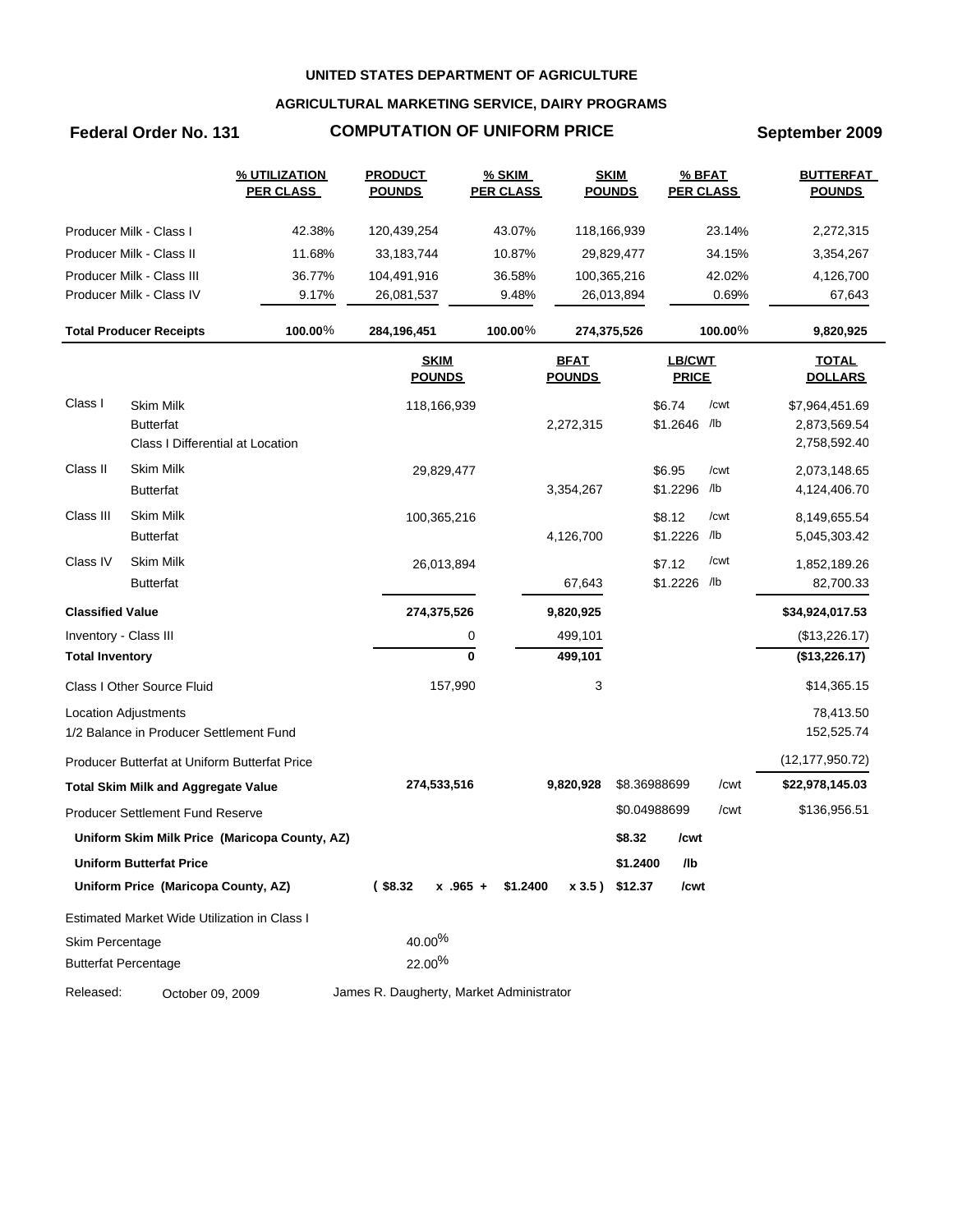## **AGRICULTURAL MARKETING SERVICE, DAIRY PROGRAMS**

## **Federal Order No. 131 COMPUTATION OF UNIFORM PRICE October 2009**

|                         |                                               | % UTILIZATION<br><b>PER CLASS</b>             | <b>PRODUCT</b><br><b>POUNDS</b>          | <b>% SKIM</b><br><b>PER CLASS</b> |                              | <b>SKIM</b><br><b>POUNDS</b> |                               | % BFAT<br><b>PER CLASS</b> | <b>BUTTERFAT</b><br><b>POUNDS</b> |
|-------------------------|-----------------------------------------------|-----------------------------------------------|------------------------------------------|-----------------------------------|------------------------------|------------------------------|-------------------------------|----------------------------|-----------------------------------|
|                         | Producer Milk - Class I                       | 40.26%                                        | 123,778,137                              | 40.94%                            |                              | 121,385,425                  |                               | 21.98%                     | 2,392,712                         |
|                         | Producer Milk - Class II                      | 8.94%                                         | 27,497,116                               | 8.14%                             |                              | 24,149,240                   |                               | 30.76%                     | 3,347,876                         |
|                         | Producer Milk - Class III                     | 31.00%                                        | 95,305,141                               | 30.46%                            |                              | 90,322,643                   |                               | 45.78%                     | 4,982,498                         |
|                         | Producer Milk - Class IV                      | 19.80%                                        | 60,835,137                               | 20.46%                            |                              | 60,674,087                   |                               | 1.48%                      | 161,050                           |
|                         | <b>Total Producer Receipts</b>                | 100.00%                                       | 307,415,531                              | 100.00%                           |                              | 296,531,395                  |                               | $100.00\%$                 | 10,884,136                        |
|                         |                                               |                                               | <b>SKIM</b><br><b>POUNDS</b>             |                                   | <b>BFAT</b><br><b>POUNDS</b> |                              | <b>LB/CWT</b><br><b>PRICE</b> |                            | <b>TOTAL</b><br><b>DOLLARS</b>    |
| Class I                 | <b>Skim Milk</b>                              |                                               | 121,385,425                              |                                   |                              |                              | \$8.43                        | /cwt                       | \$10,232,791.32                   |
|                         | <b>Butterfat</b>                              |                                               |                                          |                                   | 2,392,712                    |                              | \$1.2041 /b                   |                            | 2,881,064.52                      |
|                         | Class I Differential at Location              |                                               |                                          |                                   |                              |                              |                               |                            | 2,829,250.28                      |
| Class II                | <b>Skim Milk</b>                              |                                               | 24,149,240                               |                                   |                              |                              | \$7.71                        | /cwt                       | 1,861,906.40                      |
|                         | <b>Butterfat</b>                              |                                               |                                          |                                   | 3,347,876                    |                              | \$1.2822 /b                   |                            | 4,292,646.62                      |
| Class III               | Skim Milk                                     |                                               | 90,322,643                               |                                   |                              |                              | \$8.66                        | /cwt                       | 7,821,940.88                      |
|                         | <b>Butterfat</b>                              |                                               |                                          |                                   | 4,982,498                    |                              | \$1.2752 /lb                  |                            | 6,353,681.45                      |
| Class IV                | <b>Skim Milk</b>                              |                                               | 60,674,087                               |                                   |                              |                              | \$7.66                        | /cwt                       | 4,647,635.07                      |
|                         | <b>Butterfat</b>                              |                                               |                                          |                                   | 161,050                      |                              | \$1.2752 /lb                  |                            | 205,370.95                        |
| <b>Classified Value</b> |                                               |                                               | 296,531,395                              |                                   | 10,884,136                   |                              |                               |                            | \$41,126,287.49                   |
| Inventory - Class II    |                                               |                                               | 272,594                                  |                                   | 16,314                       |                              |                               |                            | \$2,580.62                        |
| Inventory - Class III   |                                               |                                               |                                          | 0                                 | 385,434                      |                              |                               |                            | 20,273.83                         |
| <b>Total Inventory</b>  |                                               |                                               | 272,594                                  |                                   | 401,748                      |                              |                               |                            | \$22,854.45                       |
|                         | Class I Other Source Fluid                    |                                               | 203,001                                  |                                   | 6                            |                              |                               |                            | \$21,890.88                       |
|                         | <b>Location Adjustments</b>                   |                                               |                                          |                                   |                              |                              |                               |                            | 83,524.64                         |
|                         | 1/2 Balance in Producer Settlement Fund       |                                               |                                          |                                   |                              |                              |                               |                            | 158,958.03                        |
|                         | Producer Butterfat at Uniform Butterfat Price |                                               |                                          |                                   |                              |                              |                               |                            | (13,786,942.67)                   |
|                         | <b>Total Skim Milk and Aggregate Value</b>    |                                               | 296,734,396                              |                                   | 10,884,142                   | \$9.31020239                 |                               | /cwt                       | \$27,626,572.82                   |
|                         | <b>Producer Settlement Fund Reserve</b>       |                                               |                                          |                                   |                              | \$0.04020239                 |                               | /cwt                       | \$119,294.32                      |
|                         |                                               | Uniform Skim Milk Price (Maricopa County, AZ) |                                          |                                   |                              | \$9.27                       | /cwt                          |                            |                                   |
|                         | <b>Uniform Butterfat Price</b>                |                                               |                                          |                                   |                              | \$1.2667                     | /lb                           |                            |                                   |
|                         | Uniform Price (Maricopa County, AZ)           |                                               | $($ \$9.27                               | $x$ .965 +<br>\$1.2667            |                              | x 3.5) \$13.38               | /cwt                          |                            |                                   |
|                         | Estimated Market Wide Utilization in Class I  |                                               |                                          |                                   |                              |                              |                               |                            |                                   |
| Skim Percentage         |                                               |                                               | 43.00%                                   |                                   |                              |                              |                               |                            |                                   |
|                         | <b>Butterfat Percentage</b>                   |                                               | 23.00%                                   |                                   |                              |                              |                               |                            |                                   |
| Released:               | November 09, 2009                             |                                               | James R. Daugherty, Market Administrator |                                   |                              |                              |                               |                            |                                   |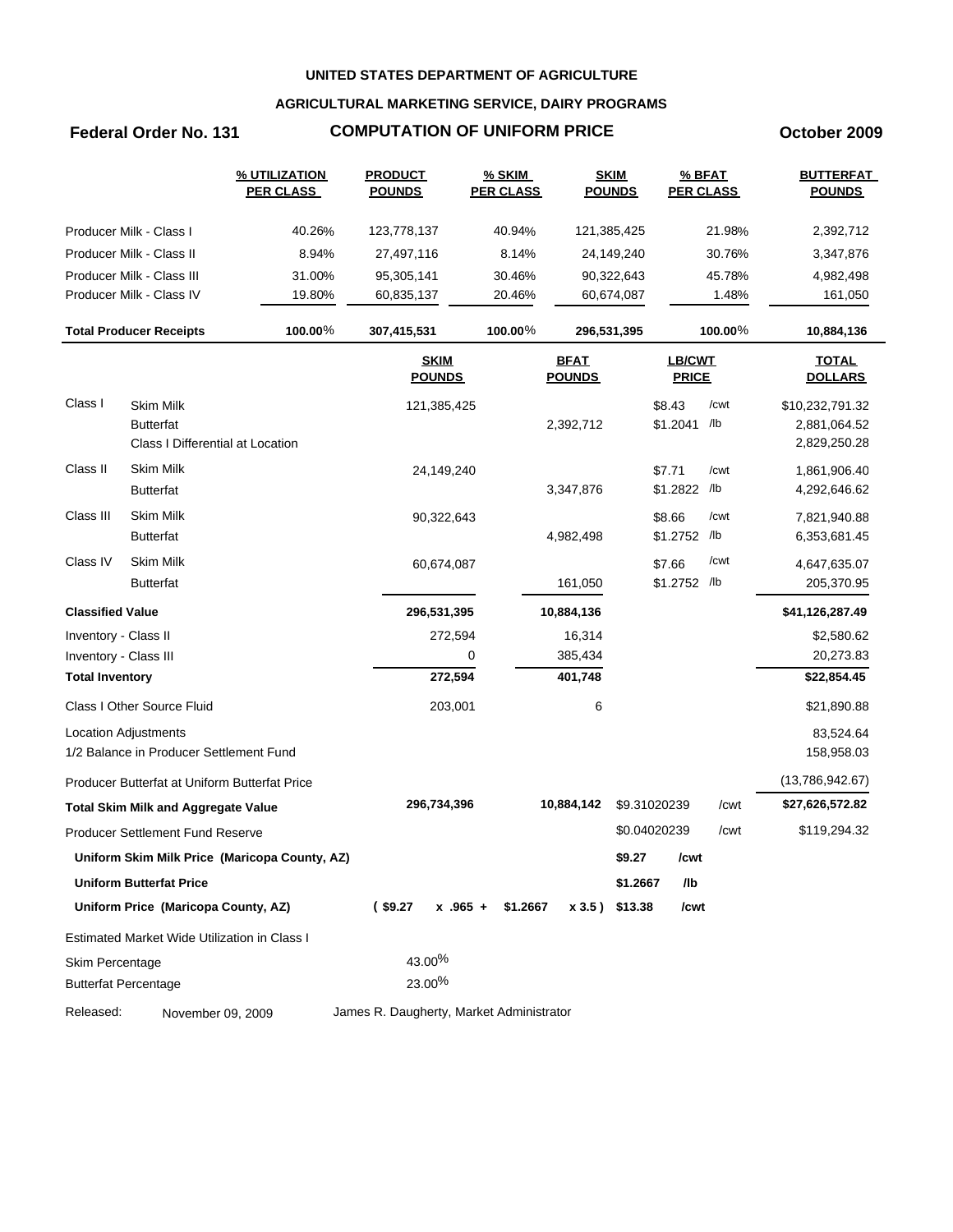## **AGRICULTURAL MARKETING SERVICE, DAIRY PROGRAMS**

## **Federal Order No. 131 COMPUTATION OF UNIFORM PRICE November 2009**

|                             |                                               | % UTILIZATION<br><b>PER CLASS</b>             | <b>PRODUCT</b><br><b>POUNDS</b>          |             | <b>% SKIM</b><br><b>PER CLASS</b> |                              | <b>SKIM</b><br><b>POUNDS</b> | % BFAT<br><b>PER CLASS</b> |         | <b>BUTTERFAT</b><br><b>POUNDS</b> |
|-----------------------------|-----------------------------------------------|-----------------------------------------------|------------------------------------------|-------------|-----------------------------------|------------------------------|------------------------------|----------------------------|---------|-----------------------------------|
|                             | Producer Milk - Class I                       | 38.58%                                        | 122,987,352                              |             | 39.24%                            | 120,597,133                  |                              |                            | 20.94%  | 2,390,219                         |
|                             | Producer Milk - Class II                      | 8.64%                                         | 27,550,680                               |             | 7.81%                             |                              | 24,010,693                   |                            | 31.00%  | 3,539,987                         |
|                             | Producer Milk - Class III                     | 28.74%                                        | 91,620,950                               |             | 28.03%                            |                              | 86,163,164                   |                            | 47.79%  | 5,457,786                         |
|                             | Producer Milk - Class IV                      | 24.04%                                        | 76,615,129                               |             | 24.92%                            |                              | 76,583,766                   |                            | 0.27%   | 31,363                            |
|                             | <b>Total Producer Receipts</b>                | 100.00%                                       | 318,774,111                              |             | 100.00%                           | 307,354,756                  |                              |                            | 100.00% | 11,419,355                        |
|                             |                                               |                                               | <b>SKIM</b><br><b>POUNDS</b>             |             |                                   | <b>BFAT</b><br><b>POUNDS</b> |                              | LB/CWT<br><b>PRICE</b>     |         | <b>TOTAL</b><br><b>DOLLARS</b>    |
| Class I                     | <b>Skim Milk</b>                              |                                               |                                          | 120,597,133 |                                   |                              |                              | \$8.70                     | /cwt    | \$10,491,950.57                   |
|                             | <b>Butterfat</b>                              |                                               |                                          |             |                                   | 2,390,219                    |                              | \$1.2752 /lb               |         | 3,048,007.26                      |
|                             | Class I Differential at Location              |                                               |                                          |             |                                   |                              |                              |                            |         | 2,815,702.62                      |
| Class II                    | Skim Milk                                     |                                               |                                          | 24,010,693  |                                   |                              |                              | \$8.38                     | /cwt    | 2,012,096.07                      |
|                             | <b>Butterfat</b>                              |                                               |                                          |             |                                   | 3,539,987                    |                              | \$1.4726 /lb               |         | 5,212,984.86                      |
| Class III                   | <b>Skim Milk</b>                              |                                               |                                          | 86,163,164  |                                   |                              |                              | \$9.27                     | /cwt    | 7,987,325.32                      |
|                             | <b>Butterfat</b>                              |                                               |                                          |             |                                   | 5,457,786                    |                              | \$1.4656 /lb               |         | 7,998,931.17                      |
| Class IV                    | <b>Skim Milk</b>                              |                                               |                                          | 76,583,766  |                                   |                              |                              | \$8.41                     | /cwt    | 6,440,694.72                      |
|                             | <b>Butterfat</b>                              |                                               |                                          |             |                                   | 31,363                       |                              | \$1.4656 /lb               |         | 45,965.61                         |
| <b>Classified Value</b>     |                                               |                                               | 307,354,756                              |             |                                   | 11,419,355                   |                              |                            |         | \$46,053,658.20                   |
| Overage - Class IV          |                                               |                                               |                                          | 0           |                                   | 5,808                        |                              |                            |         | \$8,512.20                        |
| <b>Total Overage</b>        |                                               |                                               |                                          | 0           |                                   | 5,808                        |                              |                            |         | \$8,512.20                        |
| Inventory - Class II        |                                               |                                               |                                          | 233,057     |                                   | 0                            |                              |                            |         | \$1,678.01                        |
| Inventory - Class III       |                                               |                                               |                                          | 363,593     |                                   | 210,274                      |                              |                            |         | 45,890.02                         |
| <b>Total Inventory</b>      |                                               |                                               |                                          | 596,650     |                                   | 210,274                      |                              |                            |         | \$47,568.03                       |
|                             | Class I Other Source Fluid                    |                                               |                                          | 242,735     |                                   | 4                            |                              |                            |         | \$26,827.41                       |
|                             | <b>Location Adjustments</b>                   |                                               |                                          |             |                                   |                              |                              |                            |         | 78,655.81                         |
|                             | 1/2 Balance in Producer Settlement Fund       |                                               |                                          |             |                                   |                              |                              |                            |         | 152,728.55                        |
|                             | Producer Butterfat at Uniform Butterfat Price |                                               |                                          |             |                                   |                              |                              |                            |         | (16,360,515.64)                   |
|                             | <b>Total Skim Milk and Aggregate Value</b>    |                                               | 307,597,491                              |             |                                   | 11,419,359                   | \$9.75542241                 |                            | /cwt    | \$30,007,434.56                   |
|                             | <b>Producer Settlement Fund Reserve</b>       |                                               |                                          |             |                                   |                              | \$0.04542241                 |                            | /cwt    | \$139,718.19                      |
|                             |                                               | Uniform Skim Milk Price (Maricopa County, AZ) |                                          |             |                                   |                              | \$9.71                       | /cwt                       |         |                                   |
|                             | <b>Uniform Butterfat Price</b>                |                                               |                                          |             |                                   |                              | \$1.4327                     | /lb                        |         |                                   |
|                             | Uniform Price (Maricopa County, AZ)           |                                               | $($ \$9.71                               |             | $x$ .965 + \$1.4327               |                              | x 3.5) \$14.38               | /cwt                       |         |                                   |
|                             | Estimated Market Wide Utilization in Class I  |                                               |                                          |             |                                   |                              |                              |                            |         |                                   |
| Skim Percentage             |                                               |                                               | 41.00%                                   |             |                                   |                              |                              |                            |         |                                   |
| <b>Butterfat Percentage</b> |                                               |                                               | 22.00%                                   |             |                                   |                              |                              |                            |         |                                   |
| Released:                   | December 09, 2009                             |                                               | James R. Daugherty, Market Administrator |             |                                   |                              |                              |                            |         |                                   |